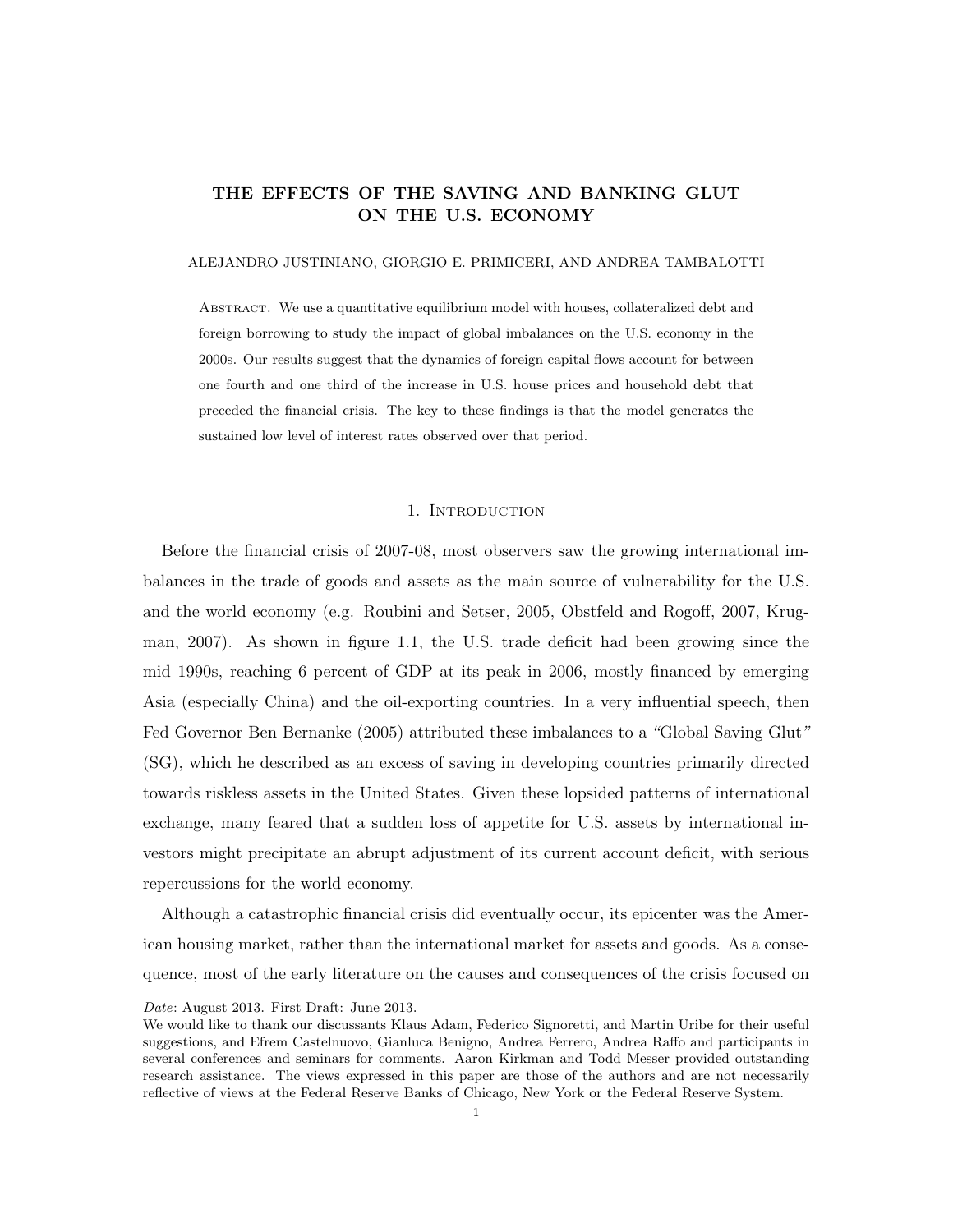

Figure 1.1. U.S. trade balance-to-GDP ratio (left axis) and real house prices (right axis). The two measures of house prices are the FHFA (formerly OFHEO) all transactions house price index and the CoreLogic repeated-sales index.

the features of U.S. financial markets—regulation, risk-management, securitization, funding models—that contributed to the credit and housing boom of the first half of the 2000s, whose reversal was the proximate cause of the crisis.<sup>1</sup>

A more recent strand of literature, however, has brought back into focus the connection between the global imbalances that preceded the crisis and the credit and housing boom that precipitated it.<sup>2</sup> On the empirical side, this literature points to the depressing effect of capital inflows on U.S. interest rates and spreads, whose low levels contributed to the boom in mortgage debt and house prices before the crisis (Bernanke et al., 2011, Bertaut et al., 2011, Warnock and Warnock, 2009). Bertaut et al. (2011), for instance, estimate that the purchases of Treasury and Agency debt by the SG countries over the period 2003 to 2007, amounting to roughly one trillion dollars, lowered long-term interest rates in the U.S. by between 110 and 140 basis points.

<sup>1</sup>See Brunnermeir (2009) for an early overview. Demyanyk and van Hemert (2011), Ashcraft and Schuermann (2008), Adrian and Shin (2010), Pozsar et al. (2010), Gorton (2009), and Mian and Sufi (2009), among many others, provide more detailed accounts of the events of the crisis and of some of the important mechanisms at play, with a special focus on subprime mortgages and their securitization. In fact, in this early phase, this sequence of events was most often described as the "subprime crisis."

<sup>2</sup>Obstfeld and Rogoff (2009) is one of the first papers forcefully arguing that global imbalances and the financial crisis are intimately related.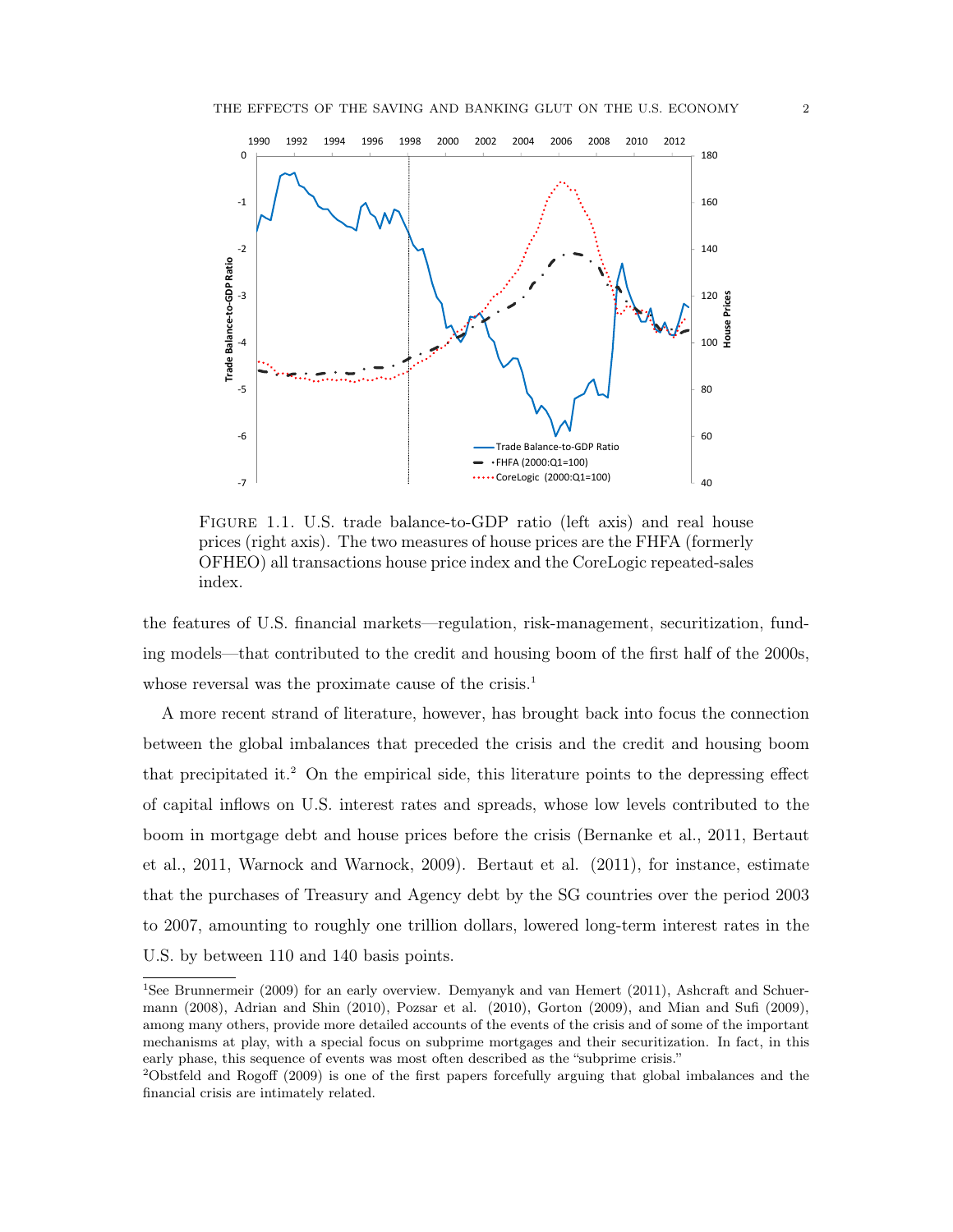Moreover, careful detective work by Bertaut et al. (2011) in tracking the flows of capital to and from the United States has uncovered another channel through which international capital flows might have contributed to easier financial conditions in the U.S. before the crisis. Indeed these authors document that after 2003, European banks played an increasing role in the market for safe U.S. assets, especially the AAA tranches of private label assetbacked securities (ABS) that turned out to be far from riskless in the crisis. Since Europe's current account vis-a-vis the U.S. was roughly balanced, these gross positions of European banks in ABS were funded by direct borrowing in the dollar wholesale credit market. As a result, these financial institutions became an integral part of the financial intermediation sector in the U.S., in direct competition with domestic financial institutions, as also pointed out by Acharya and Schnabl (2009).

Shin (2012) refers to these gross flows from international banks into mortgage products, even in the absence of corresponding net imbalances, as the "Global Banking Glut" (BG), in juxtaposition to the Global Saving Glut associated with the U.S. current account deficit. According to his analysis, the flow of funds associated with the BG played an important role in easing financial conditions in the United States during the boom, comparable in magnitude to that of the purchases of Government debt by the SG countries.

In Shin's (2012) model of global banking, spreads are negatively related to the total amount of funds intermediated by the financial system . When risk recedes, banks expand their balance sheet and spreads fall. This motivates Shin's claim that higher total intermediation generated by European banks lowered the spreads between safe funding rates and the returns on ABS, and therefore ultimately on mortgages. Consistent with this view, Bertaut at al. (2011) estimate that the increase in the demand for ABS and similar instruments by European banks over the period 2003-2007 contributed to a decline in their yield of between 60 and 160 basis points, depending on the instruments and the methodology.<sup>3</sup> When the boom turned to bust, and the market for private-label ABS in which European banks were most active disappeared, the mechanism worked in reverse, contributing to the propagation of the U.S. financial crises around the world (Obstfeld, 2012, Acharya and Schnabl, 2009).

<sup>&</sup>lt;sup>3</sup>These estimates represent an upper bound on the effect of the BG on U.S. rates, since they do not account for the endogenous response in the supply of ABS and similar assets. The production of these assets rose dramatically during this period, in part to satisfy the increase in demand by U.S. and foreign investors.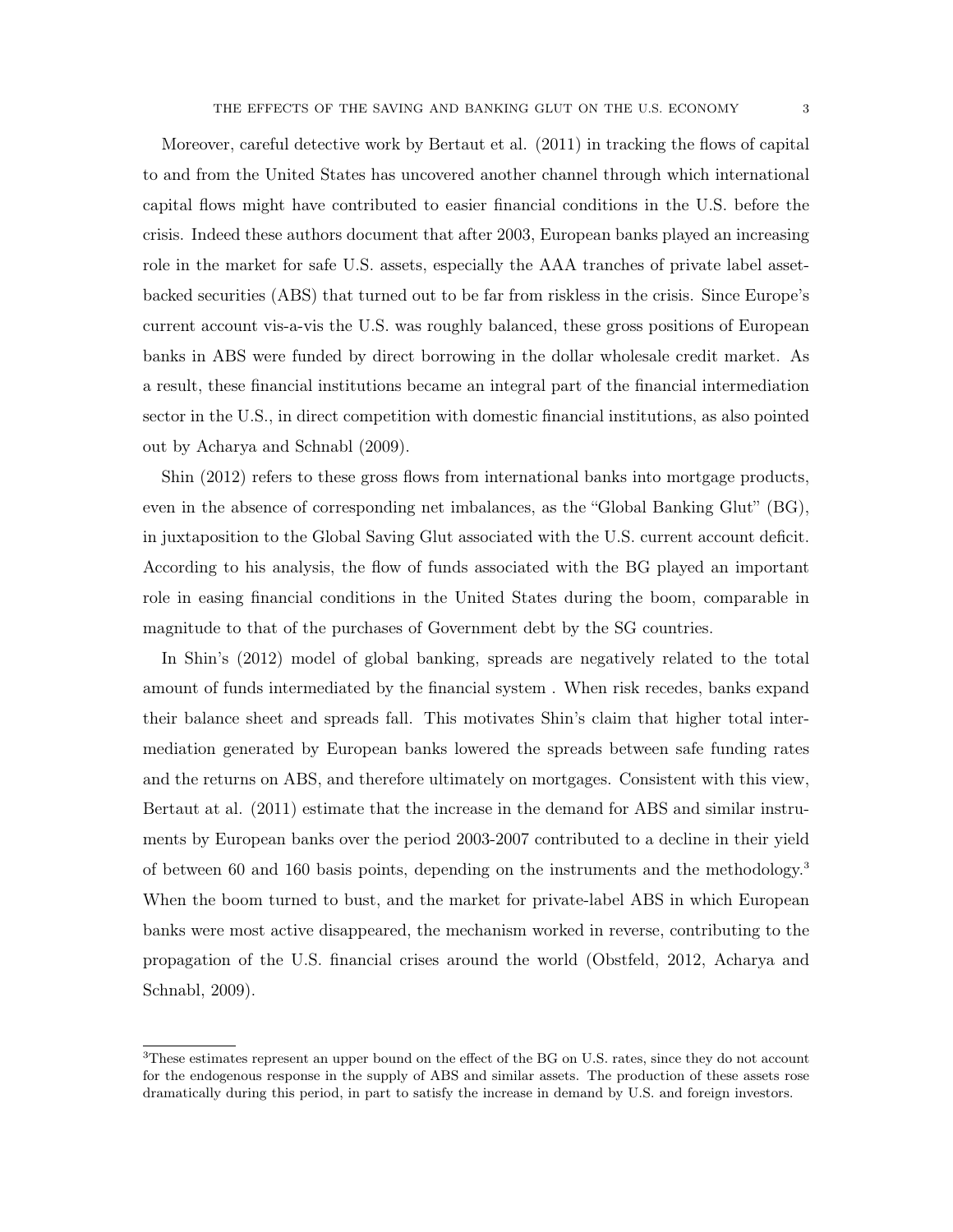Despite the growing empirical evidence on the effects of net and gross capital flows on U.S. credit markets and interest rates, only a handful of papers have addressed quantitatively the impact of the global saving and banking gluts on the U.S. macroeconomy in general, and on the credit and house-price boom of the 2000s more specifically. In this paper, we tackle this question using a quantitative dynamic equilibrium model, which includes most of the ingredients of typical medium-scale DSGEs inspired by Christiano, Eichenbaum, and Evans (2005) and Smets and Wouters (2007). In addition, our model features borrowing and lending among heterogeneous households, as well as from abroad, with houses serving as collateral (Iacoviello, 2005). Therefore, in our framework house prices play a key role in determining the amount of household debt. Thanks to these features, the model is a useful laboratory to study the macroeconomic effects of the SG and BG on the U.S. economy, including their contribution to the credit and real estate boom of the 2000s.

To analyze the impact of the SG, we take the observed U.S. trade deficit, and the associated capital inflows, as exogenous: a given amount of goods and services that domestic households must consume today, received from the rest of the world in exchange for a promise of goods and services in the future. This exogenous flow of resources tilts the intertemporal consumption profile of domestic agents towards the present, which can be optimal only if interest rates decline. The rest of the adjustment in the domestic economy follows from this fall in the domestic rate of return. In brief, lower interest rates stimulate the demand for nondurable consumption, investment and housing by the lenders, who are on their Euler equation. The resulting upward pressure on house prices then relaxes the collateral constraint of the borrowers, who can thus also consume more. Finally, preferences parametrized to deliver a small wealth effect prevent this expansion in consumption from implying a sharp fall in hours worked. This chain of events is what we refer to as the Global Saving Glut channel. Quantitatively, the SG has fairly large effects on the macroeconomy. Consumption and investment increase by roughly 5% and 10% above the balanced growth path, while the effect on GDP is more muted because of the deterioration of the trade balance. Furthermore, at the peak the ratio of household debt to GDP is 8% higher, while house prices increase by 13%.

In addition to quantifying the SG's impact, we attempt to capture Shin's (2012) Global Banking Glut. We model the BG as a reduction in the spread between the interest rate paid by (mortgage) borrowers and the funding rates of the shadow banking system, which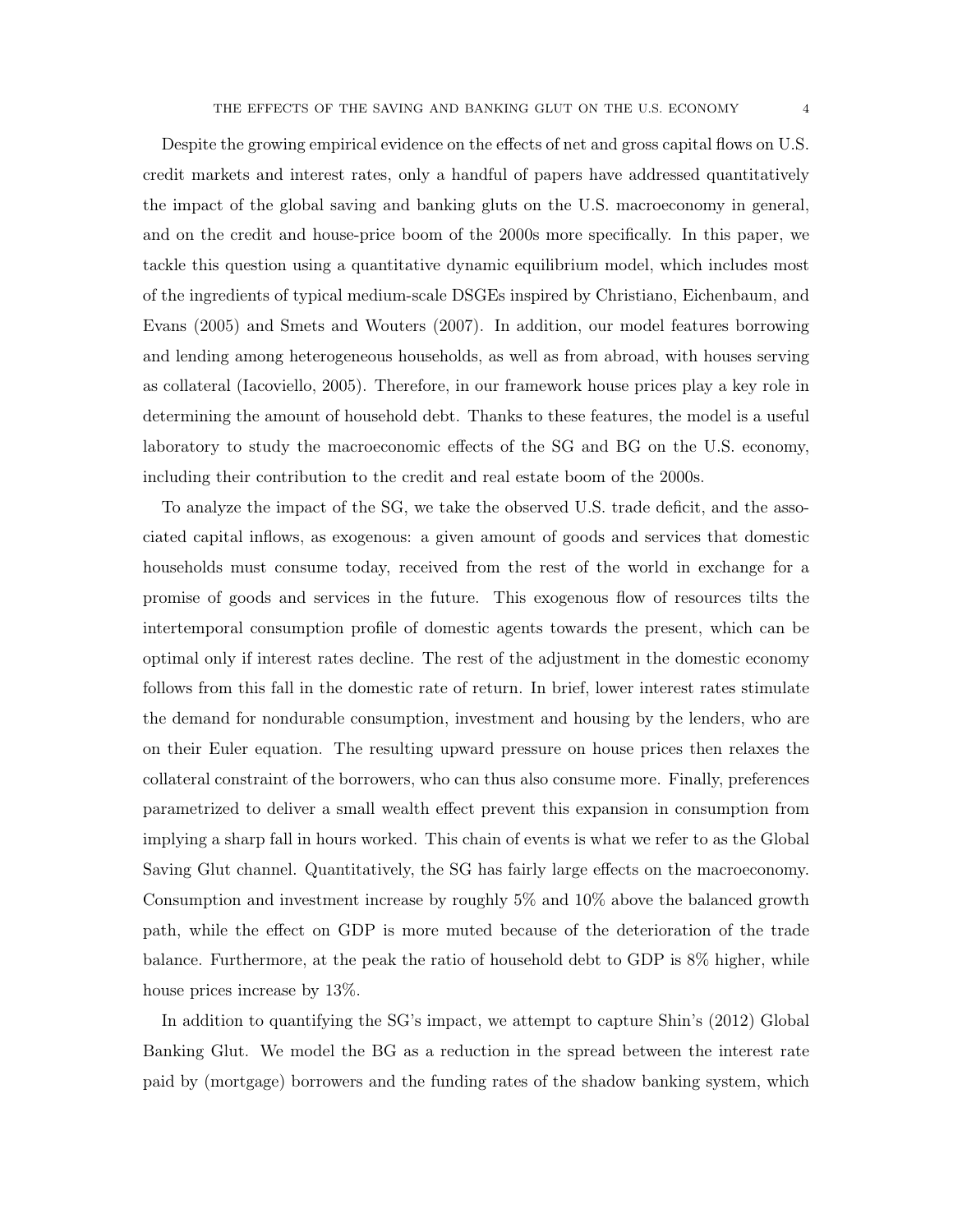are tied in turn to the interest rate earned by savers. In our model, this spread between borrowing and lending rates reflects the market power of financial intermediaries, which channel funds to the impatient households from both the domestic patient ones and the rest of the world. More competition in this market therefore implies lower spreads. This is the channel through which the entry of European players in the intermediation market, which is at the heart of the Global Banking Glut hypothesis, affects credit conditions in the model.

This simple modeling approach captures the first order effect on macroeconomic outcomes of the entry of European banks in the American intermediation market. A reduction in spreads is also an outcome of the more sophisticated and realistic model of intermediation proposed by Shin (2012) to formalize the effects of the Global Banking Glut. Of course, that model has many more implications than ours regarding the behavior of intermediaries, but it is silent on their macroeconomic consequences.

In our simulations, the reduction in spreads due to the BG reduces the interest rate and makes houses more valuable for the borrowers, relative to nondurable goods. This shift in demand towards houses increases their price and relaxes the collateral constraint, allowing the borrowers to obtain more credit. In this case without capital inflows, the increase in credit is financed by additional lending from the domestic savers. Hence, the response of savers to the BG tends to be opposite to that of the borrowers, leading to fairly muted effects on aggregate variables. This is in contrast with the SG case, where the fall in interest rates stimulates demand by both types of households. Overall, our experiments attribute to the combined effect of the BG and SG between one fourth and one third of the increase in house prices and household debt during the years leading up to the financial crisis.

1.1. Related literature. Among the first papers to formally address the saving glut hypothesis were Caballero, Farhi, and Gourinchas (2008), and Mendoza, Quadrini, and Rios-Rull (2009). These influential contributions share a focus on the differences in financial market development across countries that made riskless U.S. assets a particularly appealing store of value for the excess saving in the rest of the world. In their detailed quantitative exercise, Mendoza, Quadrini, and Rios-Rull (2009) also trace the dynamic implications of global financial liberalization on international imbalances and portfolios. However, they concentrate much less then we do on the broader macroeconomic implications in the United States.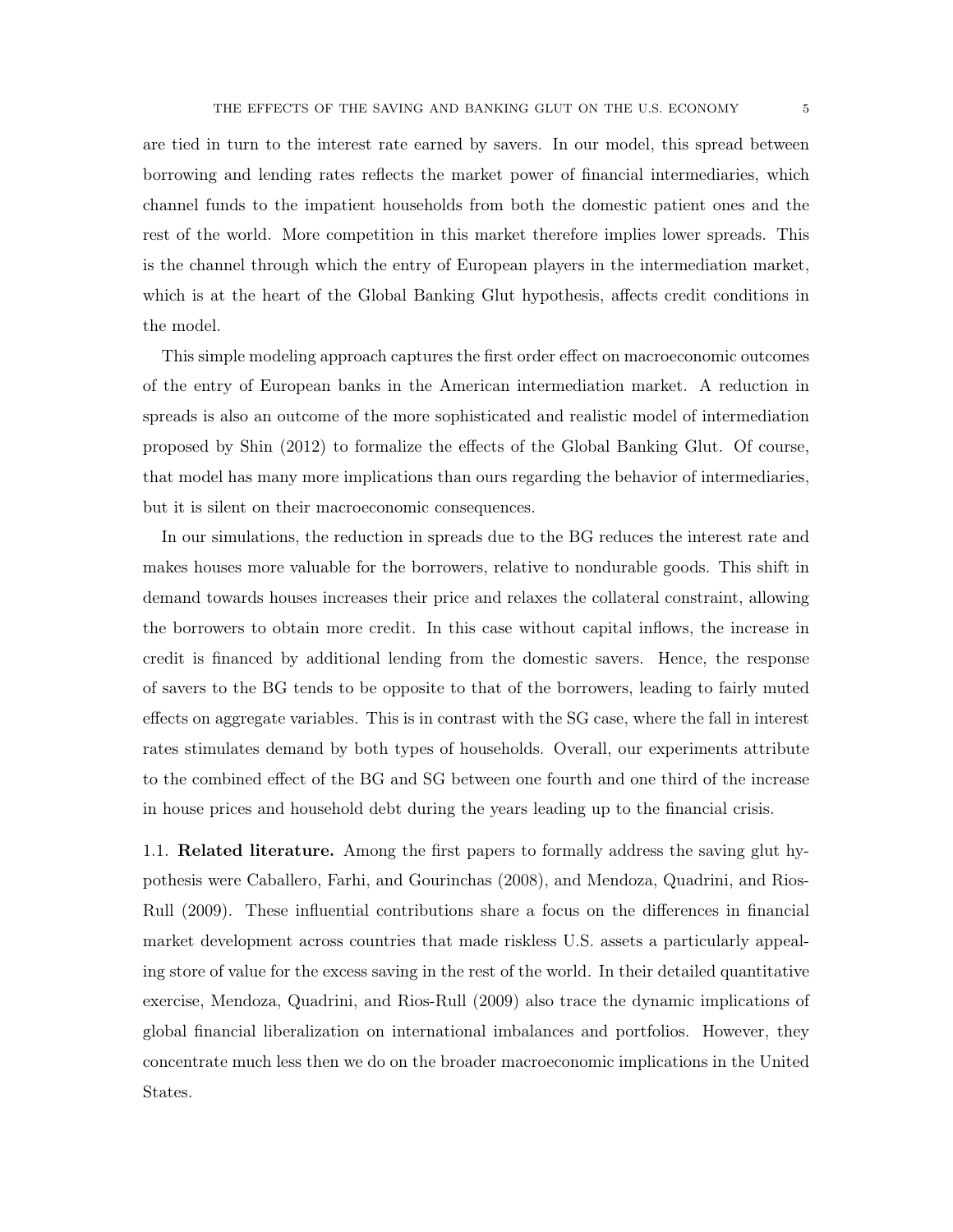Our work is more closely related to a recent literature connecting current account deficits and foreign capital flows into the U.S. to the housing and credit booms that preceded the financial crisis. This literature is far from unanimous on the importance of this international channel for macroeconomic developments in the United States. At one extreme of this spectrum, Favilukis et al. (2012 and 2013) find virtually no effect of the foreign purchases of Government bonds on house prices and domestic credit. In their rich model, the reduction in the risk-free rate associated with the flow of international resources into the U.S. economy is offset by an increase in the risk premium on housing, due to the portfolio reallocation forced on domestic agents by the foreign purchases of safe assets.<sup>4</sup> In our model, on the contrary, there is no risk, and hence no meaningful portfolio choice, since agents have perfect foresight. As a consequence, our results highlight the intertemporal substitution mechanisms associated with the fall in interest rates triggered by the trade deficit. On the one hand, this stricter macroeconomic focus comes at the cost of ignoring a potentially important portfolio channel and might bias our quantitative conclusions. On the other hand, the irrelevance of portfolio choice in our model allows us to take a more comprehensive view of the saving glut, without having to worry about the composition of the capital inflows. Moreover, it enables us to calibrate the foreign impulse to the total trade deficit, rather than just to the fraction corresponding to the purchases of Treasuries, as Favilukis et al. (2012) do.

Our results are more in line with those of Adam, Kuang, and Marcet (2011), Garriga, Manuelli, and Peralta-Alva (2012), and Kiyotaki, Michaelides, and Nikolov (2011), who all find large effects of a decline in the world interest rate on house prices in small open economy models calibrated on the U.S. experience of the 2000s, despite important differences in their modeling approaches. In Adam et al. (2011), the large reaction of house prices is due to the presence of agents with subjective beliefs about these prices. In Garriga et al. (2012), the quantitative results hinge on combining lower real interest rates and looser financial conditions, while we abstract from the latter. Furthermore, unlike these papers, we model the domestic country as large, and populated by both borrowers and savers, which makes interest rates endogenous and creates interesting dynamics from the interplay of the two classes of agents. In this respect, we are closer to Kiyotaki et al. (2011), who focus on

<sup>&</sup>lt;sup>4</sup>Caballero and Krishnamurty (2009) also highlight the increase in risk borne by domestic agents following the absorption of safe assets by foreigners.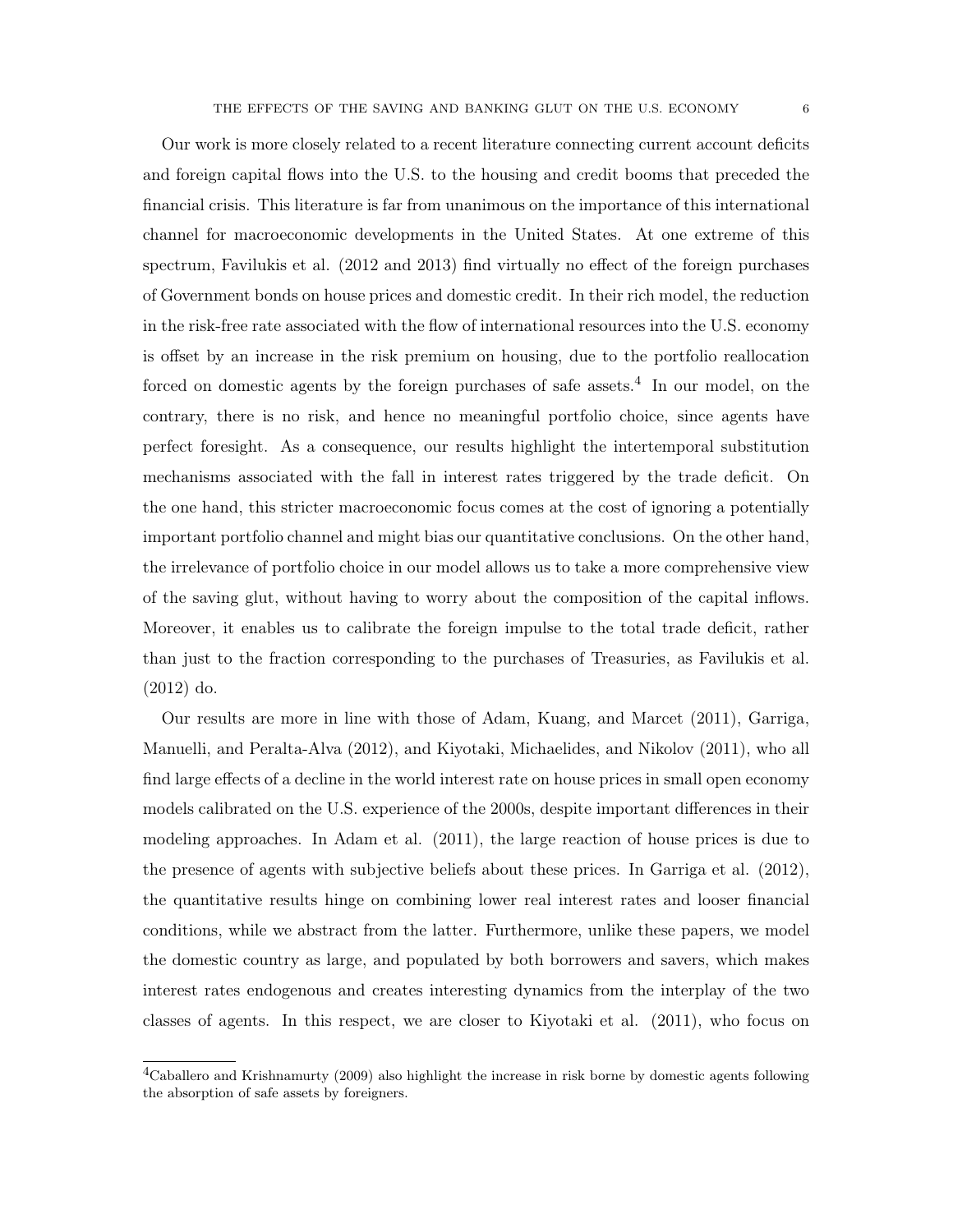the redistributive effects of changes in the world interest rate across net buyers and net sellers of houses. Finally, Ferrero (2012) also addresses the correlation between current account deficits and house prices within a two-country model, but with one representative international saver lending to one representative borrower in the U.S.

The analysis of the BG is a distinctive feature of our paper, relative to these other contributions. In this respect, we also make contact with the small-open economy business cycle literature that has emphasized the role of risk premia and spreads as an important source of business cycle fluctuations (e.g. Neumeyer and Perri 2005, Garcıa-Cicco, Pancrazi, and Uribe, 2010).

The rest of the paper proceeds as follows. Section 2 describes the model, whose calibration is presented in section 3. Section 4 presents the model's dynamics in response to three impulses: an increase in the trade deficit that captures the saving glut; a fall in the spread between borrowing and lending rates, which captures the banking glut; and a combination of the two. Section 5 concludes.

## 2. Model

This section presents the quantitative general equilibrium model we use to analyze the impact of the SG and BG on the U.S. economy, including their effect on the recent boom in the debt of U.S. households and in real estate prices. The model builds on Iacoviello (2005) and Campbell and Hercowitz (2009). The key assumption is that domestic households have heterogeneous desires to save, which generate borrowing and lending among them, as well as from abroad. Debt, which we often call "mortgages", is collateralized by houses, to capture the fact that mortgages represent by far the most important component of U.S. households' liabilities.

The economy is populated by four main classes of domestic agents—households, house producers, goods producers and a government. Households can borrow from each other through a financial intermediation sector composed of monopolistic investment banks and competitive commercial banks, which also collect funds from abroad.

2.1. Households. There are two types of households, which differ by the rate at which they discount the future. Patient households are denoted by  $l$ , since in equilibrium they are the ones saving and lending. They represent a share  $1 - \psi$  of the population, and we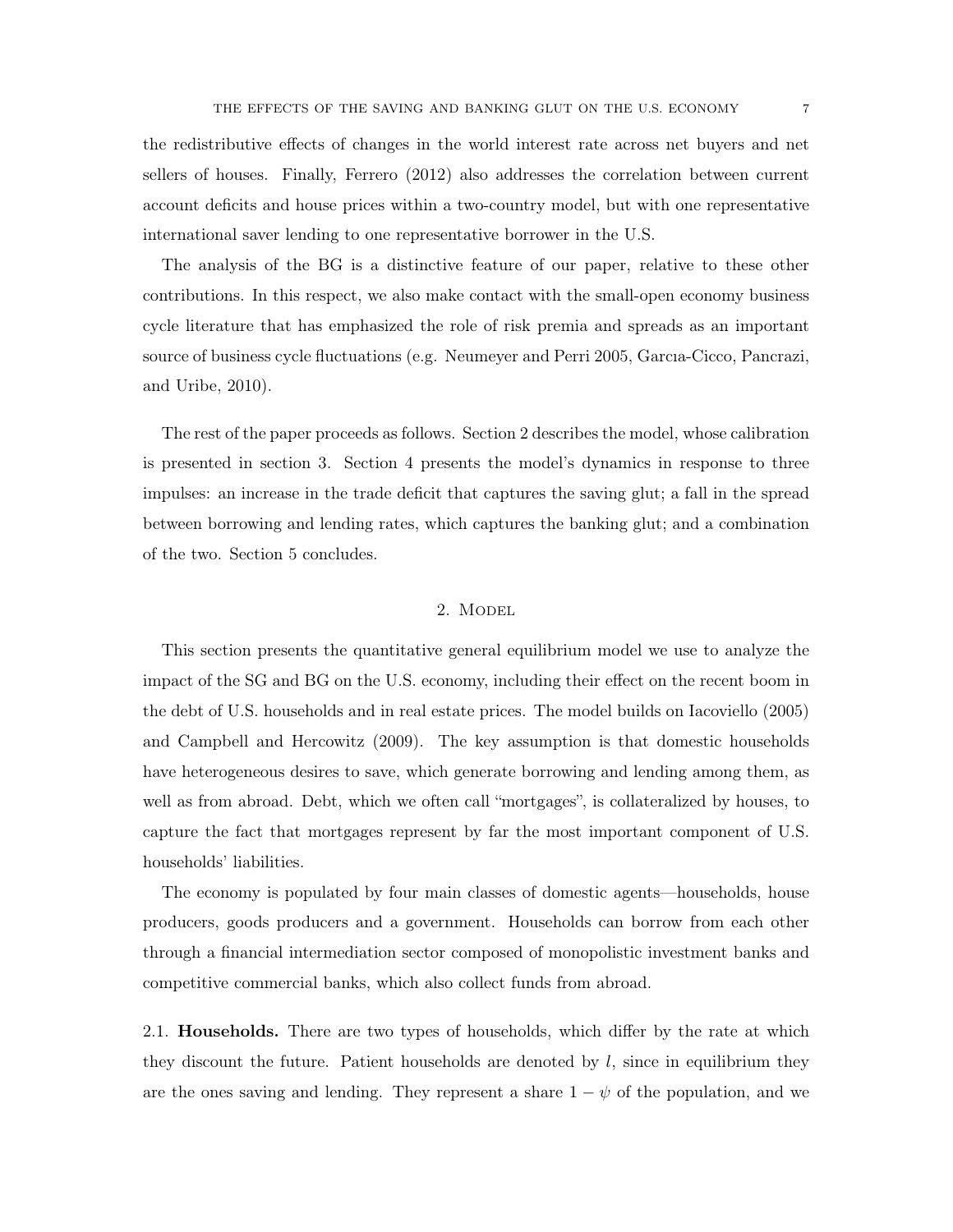interchangeably refer to them as the lenders or savers. Their discount factor is  $\beta_l > \beta_b$ , where  $\beta_b$  is the discount factor of the impatient borrowers. At time 0, representative household  $j = b, l$  maximizes the utility function

$$
E_0 \sum_{t=0}^{\infty} \beta_j^t \frac{\left(C_{j,t}^{\epsilon} H_{j,t}^{1-\epsilon} - \varphi X_{j,t} L_{j,t}^{1+\eta}\right)^{1-\sigma} - 1}{1-\sigma},
$$

where

$$
X_{j,t}=\left(C_{j,t}^\epsilon H_{j,t}^{1-\epsilon}\right)^\mu X_{j,t-1}^{1-\mu}.
$$

In these expressions,  $C_{j,t}$  denotes consumption of nondurable goods,  $H_{j,t}$  is the stock of houses, and  $L_{j,t}$  is hours worked. This specification of the utility function is similar to the one proposed by Jaimovich and Rebelo (2009). When  $\mu = 1$ , it belongs to the class of utility functions recommended by King, Plosser, and Rebelo (1988). When  $\mu = 0$ , these preferences resemble those of Greenwood, Hercowitz, and Huffman (1988), with no wealth effect on labor supply. The difference from Jaimovich and Rebelo (2009) is that households in this model derive utility from a Cobb-Douglas aggregator of non-durable consumption goods and housing services (assumed to be proportional to the stock of housing). The parameter  $\epsilon$  denotes the share of nondurable consumption in this composite good.

The utility maximization problem is subject to the nominal flow budget constraint

$$
P_t C_{j,t} + P_t^h \Xi_{j,t} + P_t I_{j,t} + R_{j,t-1} D_{j,t-1} \le W_{j,t} L_{j,t} + R_t^k K_{j,t} + \Pi_{j,t} - P_t T_{j,t} + D_{j,t}.
$$

In this expression,  $P_t$  and  $P_t^h$  are the prices of the consumption good and of houses, while  $R_t^k$  and  $W_{j,t}$  are the nominal rental rates of capital and labor. The wage is indexed by j because the labor input of the borrowers is not a perfect substitute for that of the savers.  $D_{j,t}$  is the amount of one period *nominal* debt (or deposits, when negative) accumulated by the end of period t, and carried into period  $t + 1$ , with gross *nominal* interest rate  $R_{j,t}$ . The interest rate depends on  $j$  because the return paid by borrowers and that earned by lenders differ due to the presence of a spread in the financial intermediation sector.  $\Pi_{j,t}$ is the share of profits of the intermediate firms and of investment banks accruing to each household of type  $j$ , and  $T_{j,t}$  are lump-sum taxes and transfers from the government.

The stocks of houses and capital evolve according to the accumulation equations

$$
H_{j,t+1} = (1 - \delta_h) H_{j,t} + \Xi_{j,t}
$$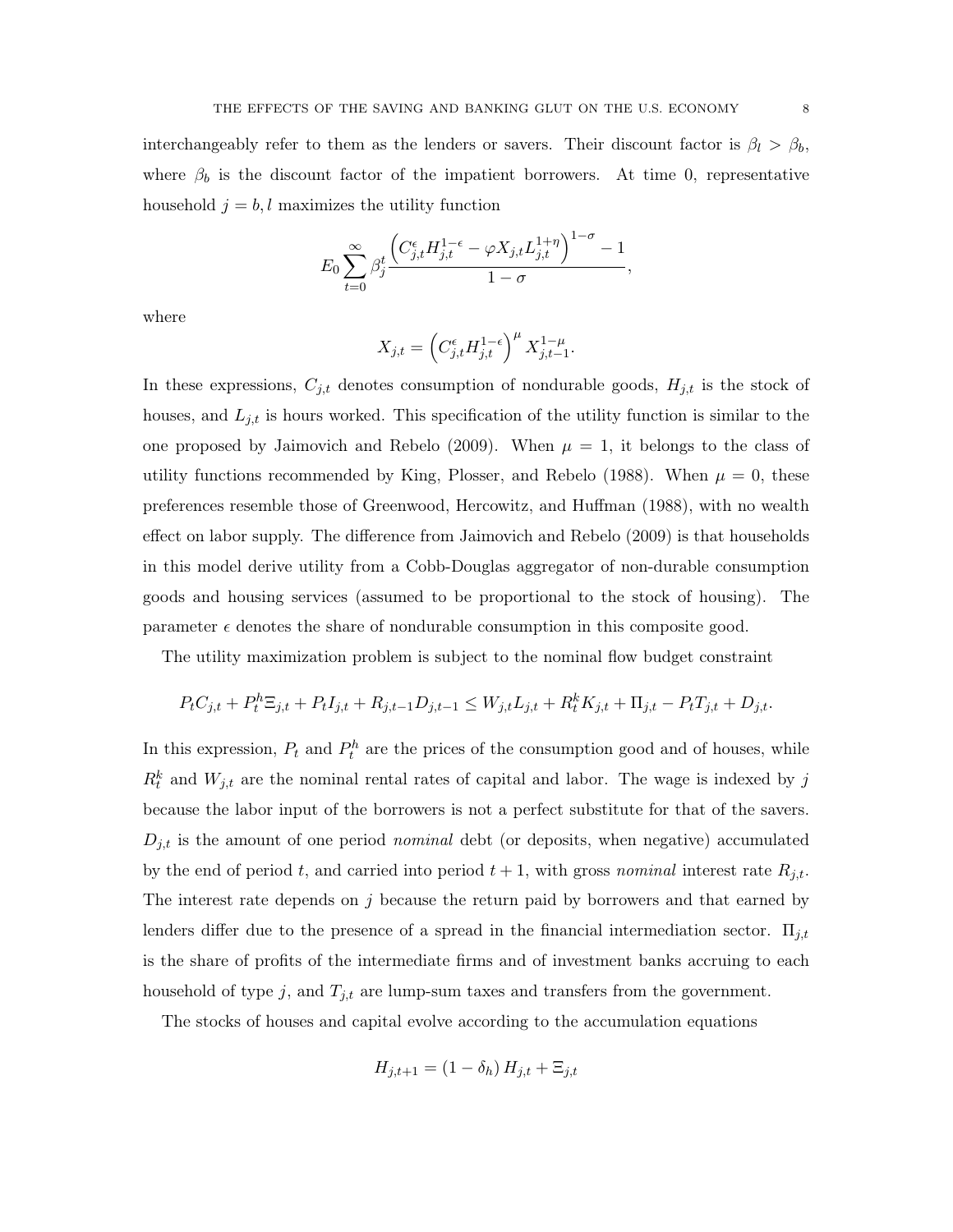(2.1) 
$$
K_{j,t+1} = (1 - \delta_k) K_{j,t} + \left(1 - S_k \left(\frac{I_{j,t}}{I_{j,t-1}}\right)\right) I_{j,t},
$$

where  $\Xi_{j,t}$  represents new houses,  $I_{j,t}$  is investment in productive capital, and  $\delta_h$  and  $\delta_k$ are the rates of depreciation of the two stocks. The function  $S_k$  captures the presence of adjustment costs in investment, as in Christiano, Eichenbaum, and Evans (2005), and is parametrized as follows

(2.2) 
$$
S_k(x) = \zeta_k \frac{1}{2} (x - e^{\gamma})^2,
$$

so that, in steady state,  $S_k = S'_k = 0$  and  $S''_k = \zeta_k > 0$ , where  $e^{\gamma}$  is the economy's growth rate along the balanced growth path, further described below. Finally, we assume that the total supply of new houses  $(\Xi_t)$  grows at the constant rate of technological progress, which corresponds to imposing infinite costs for adjusting the production of new houses. In section 4.3, we also consider a more complex specification in which new houses are produced combining land and residential investment.

2.1.1. *The borrowing limit.* Households' ability to borrow is limited by a collateral constraint, similar to Kiyotaki and Moore (1997). We model this constraint to mimic the asymmetry of mortgage contracts, as in Justiniano, Primiceri, and Tambalotti (2012). When real estate prices increase, households can refinance their loans and therefore borrow more against the higher value of the entire housing stock. When prices fall, however, the lower collateral value leads to less lending against new houses, but lenders cannot require faster repayment of the debt already outstanding.

More formally, we write the collateral constraint as

$$
D_{j,t} \leq \bar{D}_{j,t} = \begin{cases} \theta P_t^h H_{j,t+1} & \text{if } P_t^h \geq P_{t-1}^h \\\\ \frac{1}{(1 - \delta_h) \bar{D}_{j,t-1} + \theta P_t^h \Xi_{j,t}} & \text{if } P_t^h < P_{t-1}^h. \end{cases}
$$

If collateral values increase (i.e.  $P_t^h$  rises), households can borrow up to a fraction  $\theta$  of the current value of their entire housing stock. This is the standard formulation of the collateral constraint, which implicitly assumes that all outstanding mortgages will be refinanced to take advantage of the new, more favorable conditions. On the contrary, if  $P_t^h$ falls, households need not repay the outstanding balance on their mortgage, over and above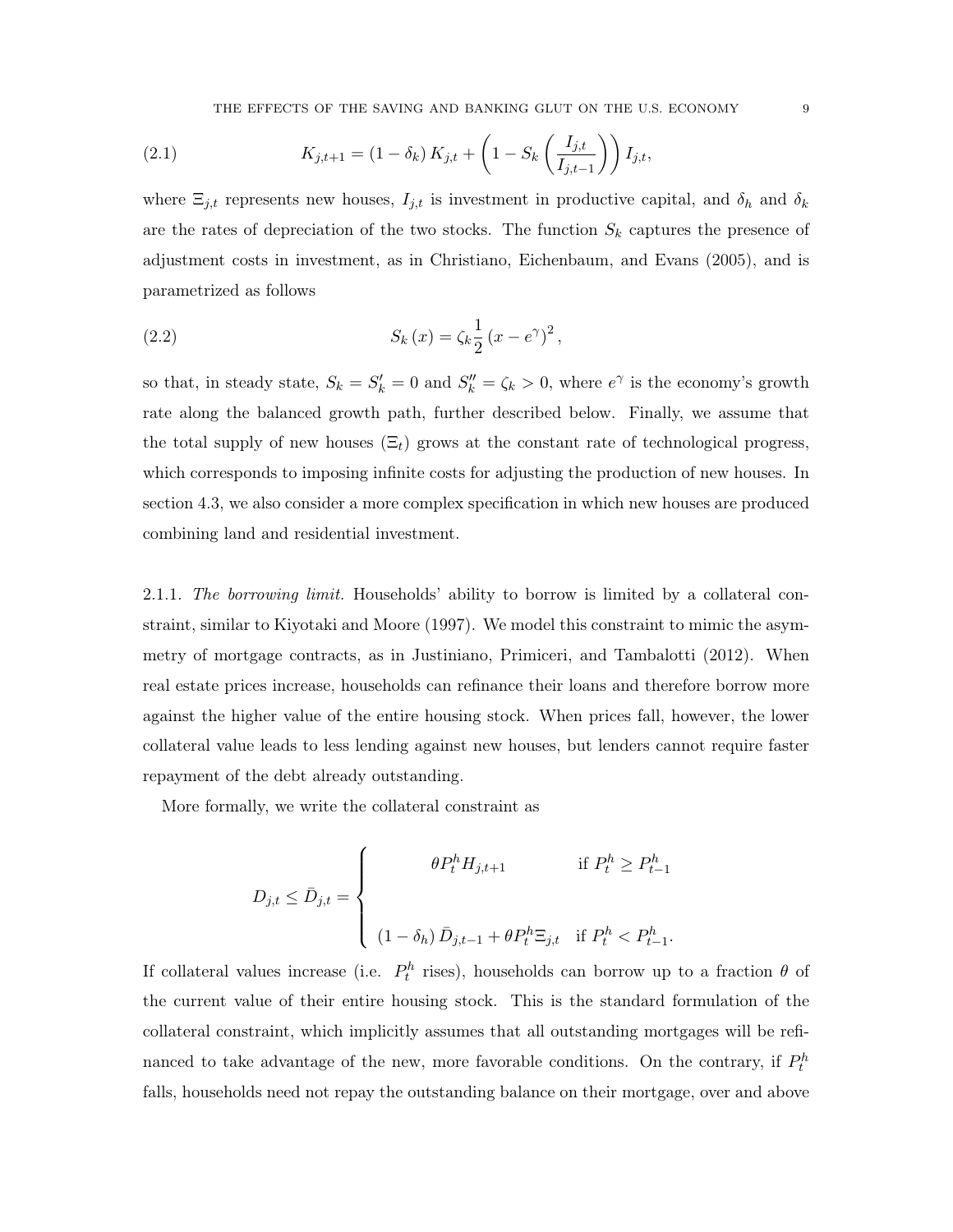the repayment associated with the depreciation of the housing stock  $(\delta_h)$ .<sup>5</sup> Therefore, the new less favorable credit conditions only apply to the flow of new mortgages, collateralized by the most recent house purchases.

This asymmetry of the borrowing limit makes debt in the model very similar to an adjustable-rate mortgage, in which the interest rate changes every quarter, but the principal can only be adjusted by the borrower, either through a cash-out refinancing, or through pre-payment. Therefore, this modeling device captures an important feature of long-term mortgages over real estate cycles, namely the downward stickiness of the principal. During booms, homeowners take advantage of rising property values through refinancing, which reduces the effective duration of outstanding mortgages. During busts, on the contrary, existing homeowners cannot be forced to pay down their outstanding debt (over and above the contractual amortization), even if the value of the collateral falls.

Given their low desire to save, impatient households borrow from the patient in equilibrium. In fact, local to the steady state, they borrow up to the collateral constraint. Therefore, they choose not to hold any capital: absent the constraint, they would borrow even more, so it is clearly not optimal for them to hold any asset other than houses. For simplicity, we impose that borrowers do not accumulate capital also when the collateral constraint does not bind away from the steady state, even if it might occasionally be optimal for them to do so.

2.2. Goods producers. There is a continuum of intermediate firms indexed by  $i \in [0,1]$ , each producing a good  $Y_t(i)$ , and a competitive final good sector producing output  $Y_t$ according to

$$
Y_t = \left[ \int_0^1 Y_t(i)^{\frac{1}{1+\lambda}} di \right]^{1+\lambda}.
$$

Intermediate firms, which are owned by the lenders, operate the constant-return-to scale production function

(2.3) 
$$
Y_t(i) = A_t^{1-\alpha} K_t^{\alpha}(i) \left[ \left( \psi L_{b,t}(i) \right)^{\nu} \left( (1-\psi) L_{l,t}(i) \right)^{1-\nu} \right]^{1-\alpha} - A_t F.
$$

 $5$ This formulation assumes that the amortization rate of the mortgage coincides with the depreciation rate of the housing stock. In Justiniano, Primiceri, and Tambalotti (2012) we also experiment with higher amortization rates, so that households build equity in their house over time, as in Campbell and Hercowitz (2009).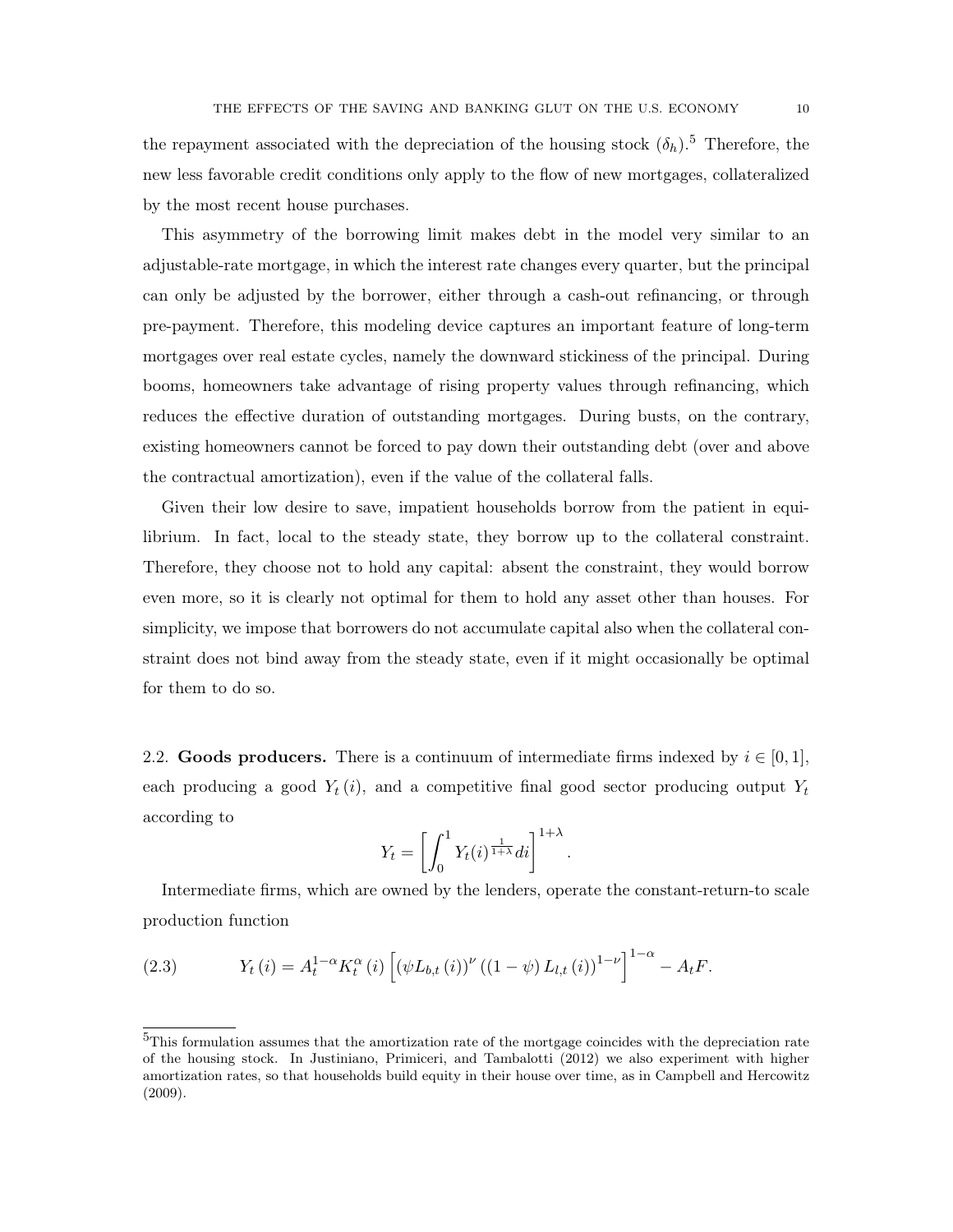They rent labor (of the two types) and capital on competitive markets paying  $W_{b,t}$ ,  $W_{l,t}$ and  $R_t^k$  respectively. F represents a fixed cost of production, and is chosen to ensure that steady state profits are zero. The labor augmenting technology factor  $A_t$  grows at rate  $\gamma$ .

The intermediate firms operate in monopolistically competitive markets and set their price  $P_t(i)$  subject to a nominal friction as in Calvo (1983). A random set of firms of measure  $1 - \xi_p$  optimally reset their price every period, subject to the demand for their product, while the remaining  $\xi_p$  fraction of prices do not change. In section 4.1, we describe how the presence of sticky prices amplifies the expansionary effect of the SG on labor demand and the equilibrium level of production.

2.3. Fiscal and monetary policy. The government collects taxes, pays transfers, consumes a fraction of final output, and sets the nominal interest rate.

We assume that government spending is a constant fraction  $q$  of final output, and that the government balances it's budget, i.e.

$$
G_t = gY_t = \psi T_{b,t} + (1 - \psi) T_{l,t}.
$$

In addition, we assume that total taxes levied on borrowers represent a constant share  $\chi$  of the financing needs of the government, i.e.

$$
\psi T_{b,t} = \chi G_t.
$$

If  $\chi = 0$ , the entire tax burden is on the savers, while if  $\chi = \psi$  borrowers and savers pay the same amount per-capita. Therefore, we can interpret the parameter  $\chi$  as capturing the extent of government redistribution. Given the presence of borrowing-constrained agents and the redistributive nature of the tax rule, Ricardian equivalence does not hold in our model. Therefore, the balanced budget assumption is not entirely innocuous, but just a simplification that allows us to abstract from the details of how the government finances its expenditures, as is the assumption of lump-sum taxes.

Monetary policy sets the short-term nominal interest rate on deposits based on the feedback rule

$$
\frac{R_{l,t}}{R_l} = \max \left\{ \frac{1}{R_l}; \left( \frac{R_{l,t-1}}{R_l} \right)^{\rho_R} \left[ \left( \frac{(\pi_t \cdot \pi_{t-1} \cdot \pi_{t-2} \cdot \pi_{t-3})^{1/4}}{\pi} \right)^{\tau_{\pi}} \left( \frac{Y_t}{Y_t^*} \right)^{\tau_y} \right]^{1-\rho_R} \right\},
$$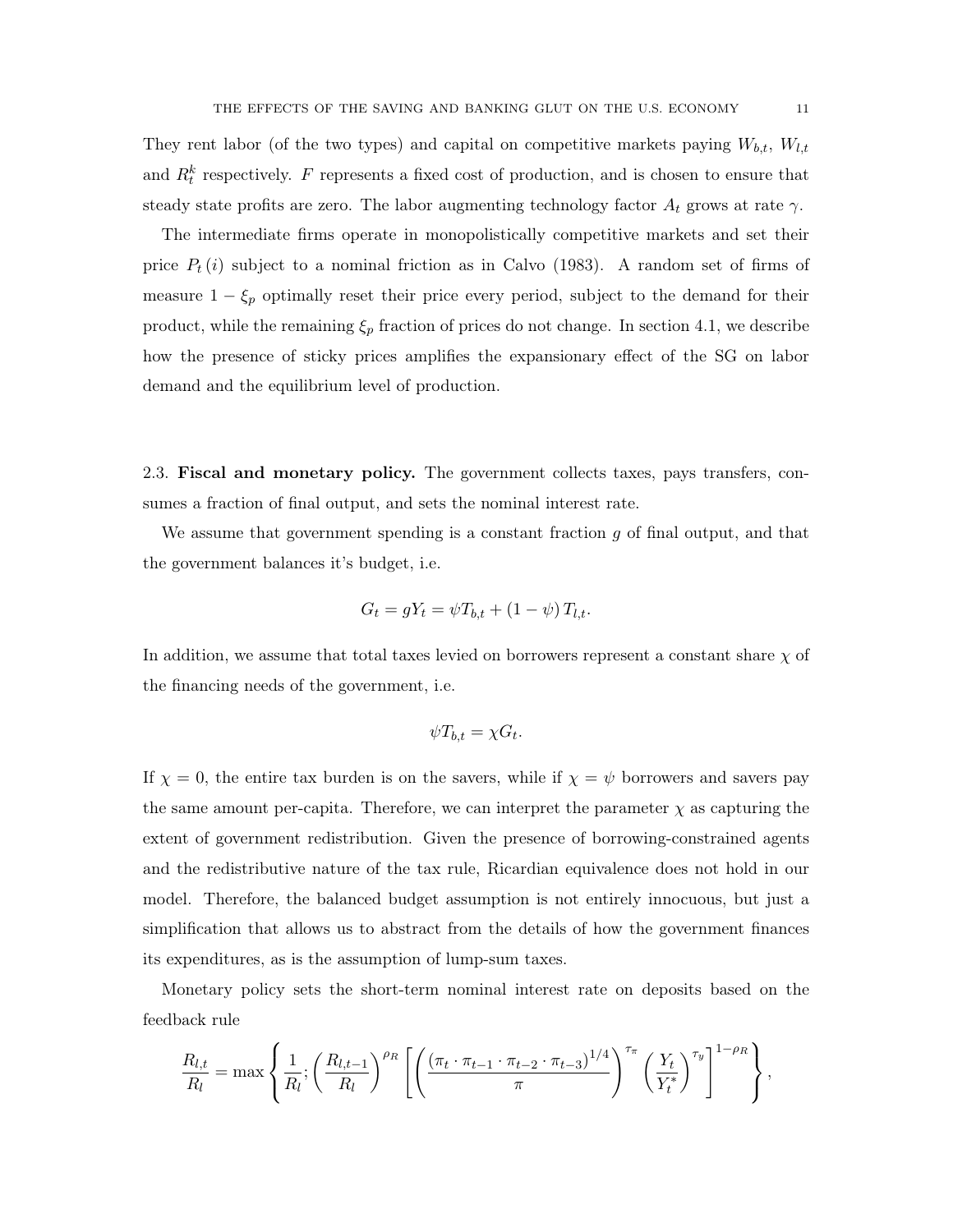where  $\pi_t$  is the gross rate of inflation,  $\pi$  is the Central Bank's inflation target, and  $Y_t^*$  is the trend level of output that grows at the constant rate of technological progress. The parameters  $\rho_R$ ,  $\tau_{\pi}$  and  $\tau_y$  capture the degree of inertia, and the strength of the interest rate reaction to the deviations of annual inflation from the target and of output from trend.

2.4. Financial intermediaries. The financial intermediation sector transfers resources to the borrowers from savers at home and in the rest of the world. The sector consists of investment banks, which do the lending, and retail banks, which collect deposits. Investment banks fund the purchase of mortgages by issuing securities, say asset-backed commercial paper, on a non-competitive wholesale credit market. Retail banks (or money market mutual funds) buy these securities using the deposits that they collect. In the process, the investment banks earn a profit in the form of a spread between the mortgage rate and their funding rate, which is equal to the retail deposit rate paid to savers.

We assume that this spread derives from market power exercised by investment banks in the wholesale funding market, for instance by creating differentiated credit products that they sell to commercial banks and money market mutual funds. The existence of this market power can be microfounded through a monopolistic competition structure as in Gerali at al.'s (2010) DSGE model of banking. Alternatively, we could assume that the spread earned by investment banks derives from the costs of intermediation that each of them sustains, as in Curdia and Woodford (2009) for instance.

In either case, what is relevant for our analysis is only that the spread falls when European banks enter the wholesale credit market, as suggested by Shin's (2012) global banking glut hypothesis. Under monopolistic competition, this compression in the markup follows naturally when new competitors enter the market. With intermediation costs, instead, spreads fall if entry reduces each bank's market footprint, and hence its volume of intermediation, under the conventional assumption that the cost is convex in the amount of funds intermediated.<sup>6</sup>

 ${}^{6}$ For our purposes, this intermediation structure is equivalent to one with a third layer of intermediation, in which individual mortgages are securitized and sold to investment banks and other participants in the shadow banking system, rather than purchased directly by them. This more complex structure would be equivalent to the one presented here because the margin that is relevant for the global banking glut hypothesis that we are trying to capture is the one between wholesale funding and mortgage products, rather than the one between mortgages and mortgage-backed securities.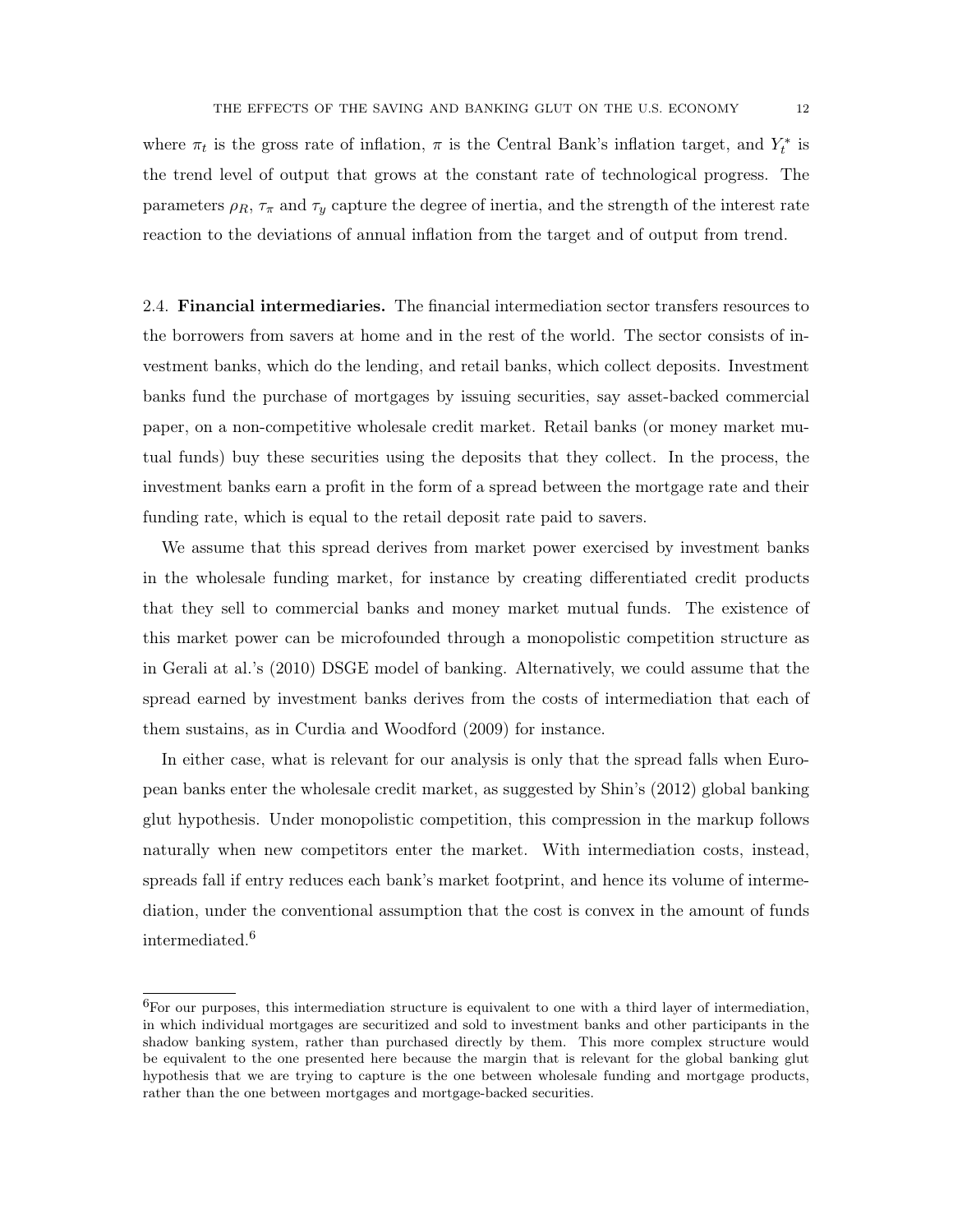2.4.1. *Investment banks.* Investment banks purchase mortgages with funds they raise in the wholesale credit market, by issuing a continuum of differentiated credit instruments indexed by  $n \in [0, N_t]$ . Each of these instruments carries a net interest rate  $r_t(n)$ , while mortgages accrue net interest of  $r_{b,t}$ . Therefore, the profit earned from funding  $D_{b,t}(n)$  dollars worth of mortgages by selling  $L_t(n)$  dollars of instrument n is

$$
\Pi_{t}(n) = r_{b,t} D_{b,t}(n) - r_{t}(n) L_{t}(n),
$$

where one dollar in wholesale funding turns into one dollar in mortgages, so that  $D_{b,t}(n) =$  $L_t(n)$ .

2.4.2. *Retail banks.* Retail banks collect a total amount of deposits

$$
D_t = -(1 - \psi) D_{l,t} + D_{f,t},
$$

where  $-(1 - \psi) D_{l,t}$  come from the lenders and  $D_{f,t}$  come from the RoW.<sup>7</sup> The net interest rate paid on these deposits is  $r_{l,t}$ , and they are invested in the securities issued by investment banks, generating total profits for the retail banking sector in the amount

$$
\int_0^{N_t} r_t(n) L_t(n) dn - r_{l,t} D_t.
$$

We assume that retail banks have a taste for a diversified portfolio, which implies a downward sloping demand function for each instrument issued by the investment banks, with elasticity  $\varepsilon (N_t)$ . For instance, under the translog specification proposed by Feenstra (2003), this elasticity would be  $\varepsilon (N_t) = -(1 + \varepsilon N_t)$  (e.g. Bilbiie, Ghironi, and Melitz, 2012). As the number of instruments available on the market increases, they become closer substitutes, and the elasticity of demand increases.

2.4.3. *Equilibrium, spread and market clearing.* The taste for portfolio diversification of retail banks generates monopoly power in the wholesale credit market, which investment banks exploit by selling their securities at a discount with respect to the interest rate charged to borrowers. As a result, in the symmetric equilibrium in which all securities pay the same interest rate, we have

$$
r_{b,t} = \mu\left(N_t\right)r_{l,t},
$$

<sup>&</sup>lt;sup>7</sup>Recall that  $D_{l,t}$  denotes debt if positive and deposits if negative. Similarly, a positive  $D_{f,t}$ corresponds to foreign holdings of U.S. debt.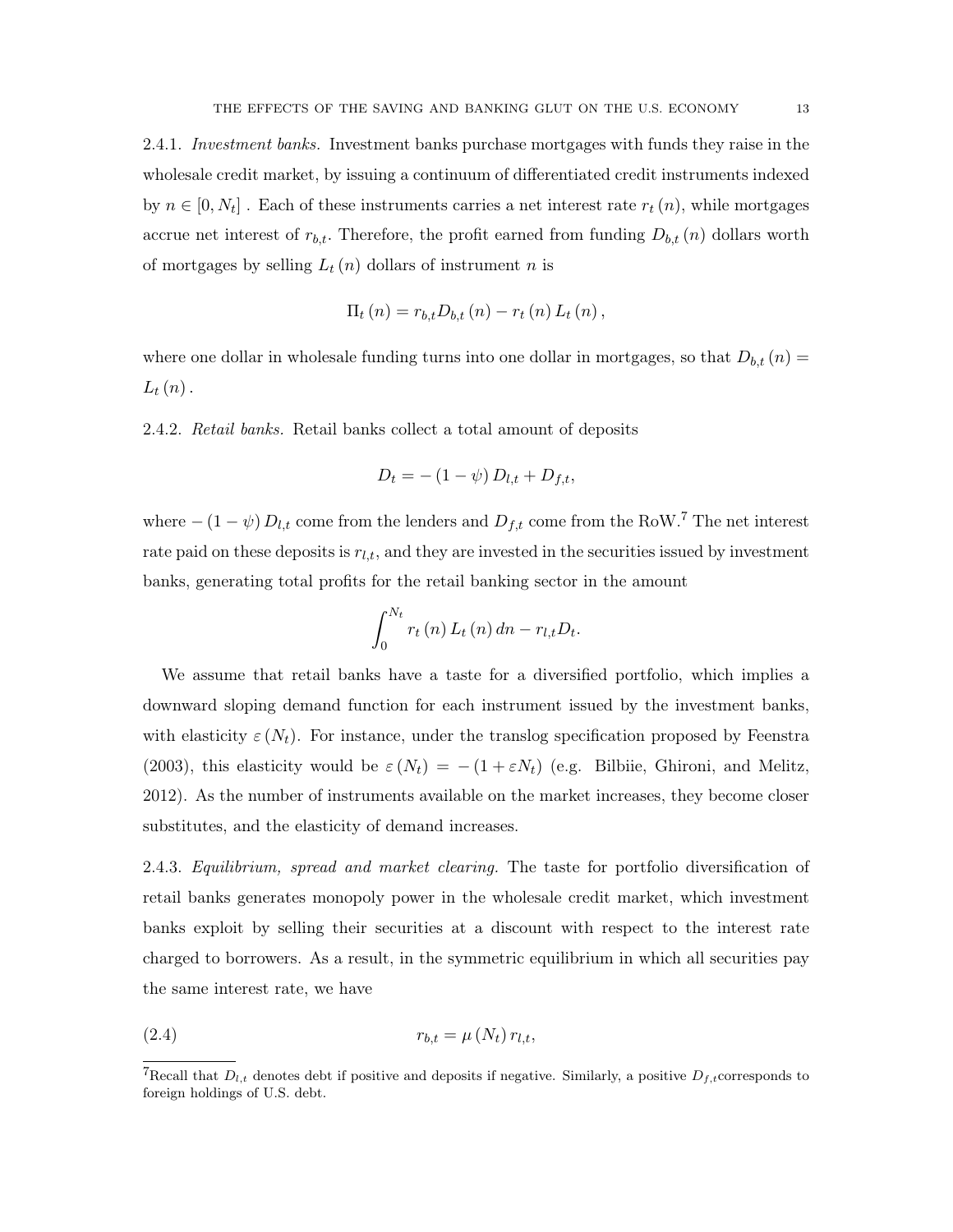where the spread in the borrowing over the lending rate  $\mu(N_t)$  depends on the size of the market  $N_t$ . Under the translog specification, this function is  $\mu_t(N_t) = 1 + (\varepsilon N_t)^{-1}$ . Alternatively, if the portfolio purchased by retail banks were a CES aggregate of a discrete set of  $N_t$  instruments, we would obtain  $\mu_t (N_t)=[\varepsilon (N_t - 1) + N_t] / [\varepsilon (N_t - 1)],$  as in Jaimovich and Floetotto (2008). Intuitively, both of these parametrizations imply that markups fall as the number of competitors increases. However, in our calibration we do not exploit any specific mapping between  $N_t$  and  $\mu_t$ , and instead we calibrate directly the decline in spreads due to the entry of European players.

In the symmetric equilibrium, in which one dollar of deposits turns into one dollar of wholesale lending and one dollar of loans, with no deadweight loss from interest rate dispersion, market clearing implies

$$
-(1 - \psi) D_{l,t} + D_{f,t} = \int_0^{N_t} L_t(n) \, dn
$$

$$
\psi D_{b,t} = \int_0^{N_t} L_t(n) \, dn,
$$

so that

(2.5) 
$$
\psi D_{b,t} + (1 - \psi) D_{l,t} = D_{f,t}.
$$

Moreover, the aggregate profits of the intermediation sector, which are rebated to households in period  $t + 1$ , amount to

$$
r_{l,t}\left(\mu\left(N_{t}\right)-1\right)D_{t}.
$$

2.5. The resource constraint and the current account. The economy's resource constraint is

(2.6) 
$$
Y_t + (\Delta D_{f,t} - r_{l,t-1}D_{f,t-1}) = \psi C_{b,t} + (1 - \psi) C_{l,t} + \Xi_t P_t^h / P_t + \psi I_{l,t} + G_t,
$$

where  $I_{l,t}$  is the amount of per-capita investment undertaken by the lenders, who are the only households accumulating capital. This expression derives from aggregating the budget constraints of borrowers and lenders with that of the government, using the zero profit conditions of the competitive firms and of retail banks, the definition of profits for the intermediate firms and the investment banks, and the debt market clearing condition (2.5).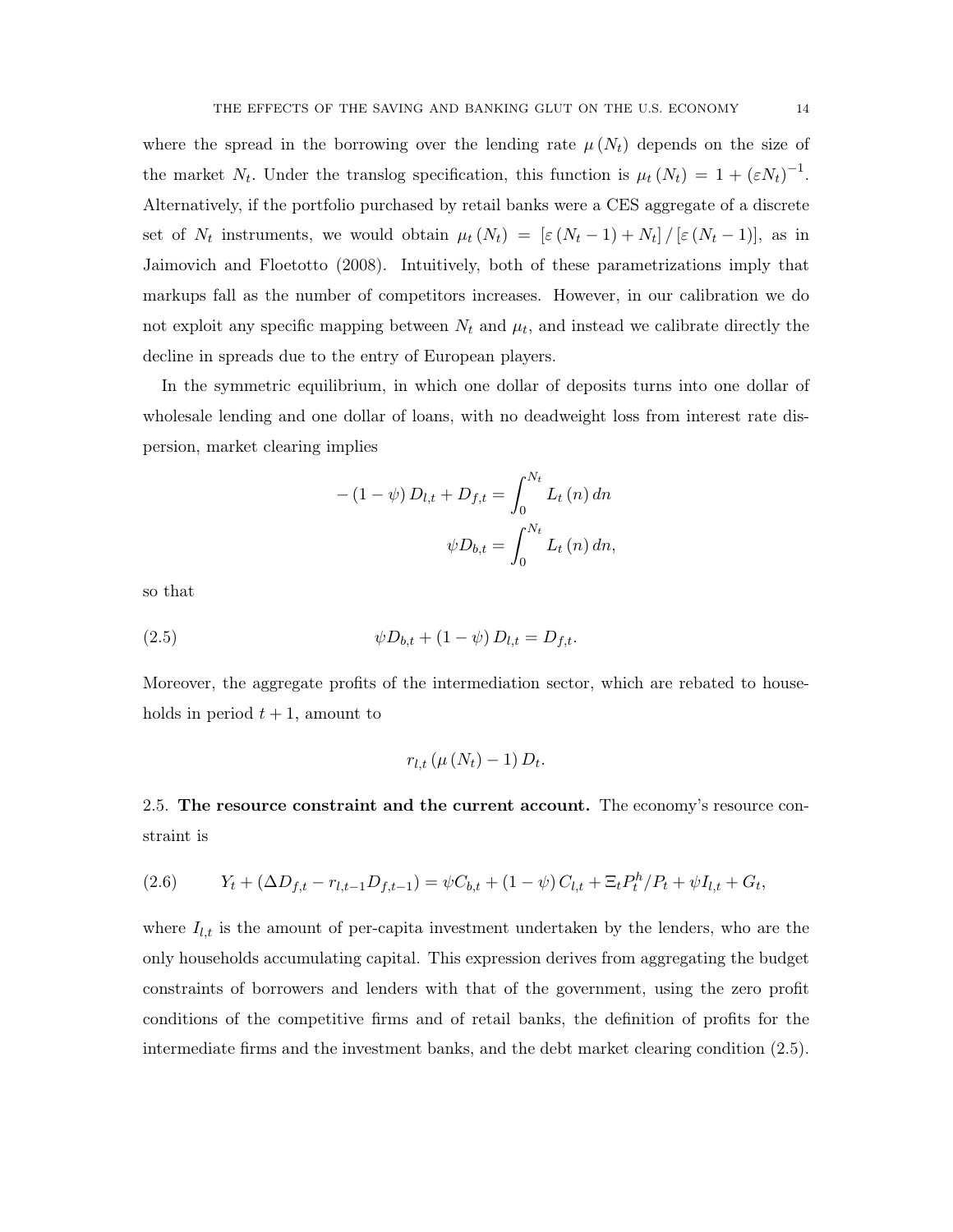Equation (2.6) clarifies the role of foreign debt in our economy. The RoW holds a stock of domestic deposits equal to  $D_{f,t}$ , on which it earns a return  $r_{l,t}$ . Deposits are the only asset traded internationally, so that  $D_{f,t}$  also represents the net foreign debt position of the U.S. The change in this position,  $\Delta D_{f,t}$ , corresponds to the current account deficit. This accumulation of deposits, net of the interest paid on the outstanding debt,  $\Delta D_{f,t}$  −  $r_{l,t-1}D_{f,t-1}$ , is the counterpart to the trade deficit in the financial account. Therefore, it represents an addition to the resources produced domestically,  $Y_t$ , which is available for consumption (and investment) at home.<sup>8</sup>

From the perspective of the U.S. economy, the willingness of the RoW to invest its excess savings in U.S. assets results in a flow of real resources today, to be returned with interest in the future. This flow of resources is the exogenous force that tilts the consumption profile of domestic agents towards the present, "forcing" them to consume more today than what their domestic production would allow.

As for the RoW, we do not model the source of their desire to lend to the U.S., but simply take as given their excess of saving with respect to investment. However, this does not imply that their desired current account surplus is insensitive to interest rates. The assumption is instead that there exists a sequence of shocks to desired saving and/or investment in the RoW, which generates the observed current account deficit at the prevailing interest rate. This view that U.S. current account deficits are driven exclusively by developments abroad is perhaps extreme, but it captures well the spirit of Bernanke's (2005) saving glut hypothesis. As such, however, it is most compelling for the period of growing international imbalances leading up to the financial crisis, but less so as a description of the retrenchment in the U.S. trade deficit that accompanied the Great Recession. This is why our quantitative experiments stop in 2006Q3, when the current account deficit reached its peak.

<sup>&</sup>lt;sup>8</sup>In the data, changes in the net foreign asset position can differ from the current account due to valuation effects, which have been sizable and favorable to the U.S. in the last twenty years (e.g. Gourinchas and Rey, 2013). Capturing these effects would require a much more sophisticated model of international financial flows than the one adopted here, which should include a distinction between net and gross asset flows, and a rich menu of assets with different rates of return and realistic movements in their prices. Developing such a model is well beyond the scope of this paper.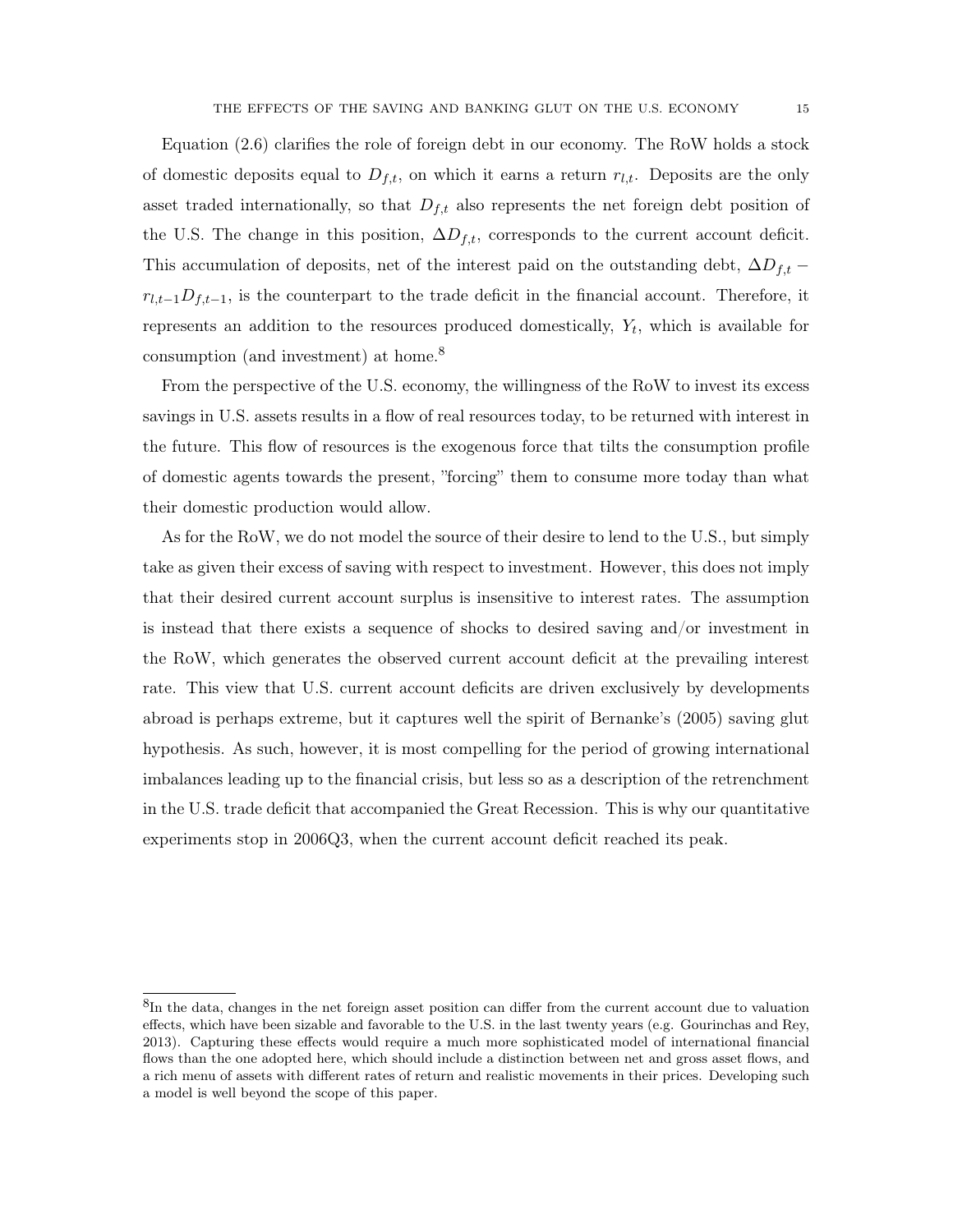| Households      | Øι<br>0.998     | $\beta_s$<br>0.99 | $\varphi$         | п                 | $\sigma$                          | μ<br>0.0005    | W<br>0.61                | 0.899                   | H<br>0.85 |
|-----------------|-----------------|-------------------|-------------------|-------------------|-----------------------------------|----------------|--------------------------|-------------------------|-----------|
| Production      | $\sim$<br>0.005 | $\nu$<br>0.525    | $\alpha$<br>0.3   | 0.2               | $\varsigma_{\mathcal{P}}$<br>0.65 | $o_h$<br>0.003 | $o_k$<br>0.025           | $\varsigma$ k<br>2      |           |
| Other<br>Param. | $\pi$<br>1.005  | $\rho_R$<br>0.8   | $\tau_\pi$<br>2.5 | $\tau_y$<br>0.125 | 0.45                              | g<br>0.175     | $D_{f,0}/(4Y_0)$<br>0.15 | $4(R_b - R_l)$<br>0.015 |           |

THE EFFECTS OF THE SAVING AND BANKING GLUT ON THE U.S. ECONOMY 16

Table 1. Parameter values.

### 3. Calibration

We parametrize the model so that its steady state matches some key statistics for the period of relative stability of the 1990s. Choosing a later period would be problematic, because the large swings in debt, house prices and the trade balance observed in the 2000s are likely to represent large deviations from such a steady state. The calibration is summarized in table 1 and is based on U.S. aggregate and micro data.

Time is in quarters. We set the Central Bank's inflation target  $(\pi)$  equal to the average gross rate of inflation  $(1.005, \text{ or } 2\%$  per year), and the growth rate of productivity in steady state  $(\gamma)$  to match average GDP growth  $(0.5\%)$  during the 1990s. In steady state,  $R_l = \frac{e^{\gamma} \pi}{\beta_l}$ . Therefore, we choose a value of 0.998 for the lenders' discount factor  $(\beta_l)$ , to obtain an annualized steady state nominal interest rate of 4.8%, close to the average Federal Funds Rate. For the borrowers' discount factor  $(\beta_h)$  we pick a value of 0.99, so that the relative impatience of the two groups is similar to that in Campbell and Hercowitz (2009) and Krusell and Smith (1998). The labor disutility parameter  $(\varphi)$  only affects the scale of the economy, so we normalize it to 1. We also pick a Frisch elasticity of labor supply  $(1/\eta)$  equal to 1. This value is a compromise between linear utility, which is typical in the Real Business Cycle literature (Hansen, 1985), and the low elasticities of labor supply usually estimated by labor economists and more common in the empirical DSGE literature. We choose the standard value of 1 for the risk aversion parameter ( $\sigma$ ) and 0.0005 for the parameter  $\mu$ , so as to minimize the strength of the wealth effect on labor supply, while still being consistent with balanced growth.

We parametrize the degree of heterogeneity between borrowers and lenders using the Survey of Consumer Finances (SCF), which is a triennial cross-sectional survey of the assets and liabilities of U.S. households. We identify the borrowers as the households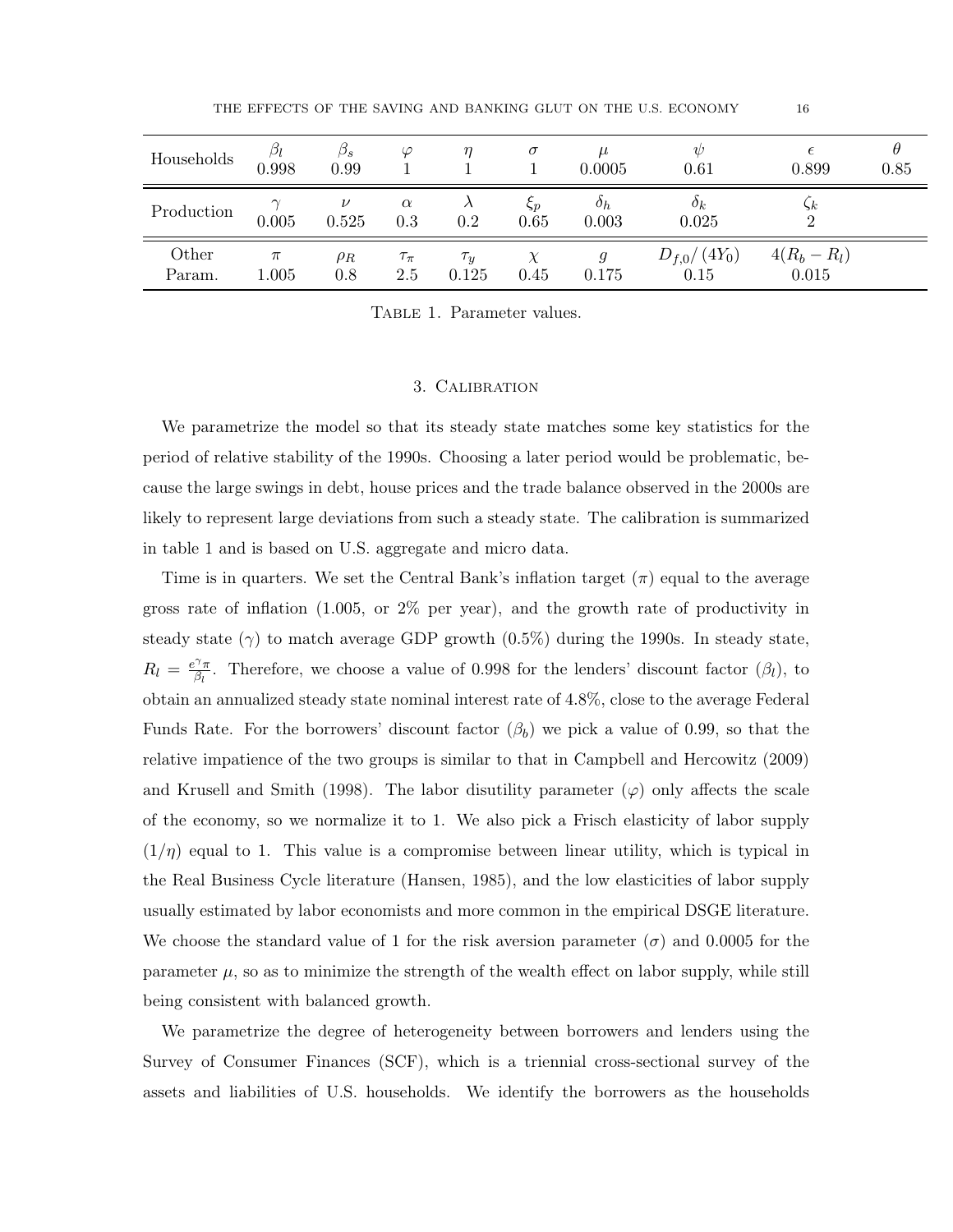that appear to be liquidity constrained, namely those with liquid assets worth less than two months of their total income. Following Kaplan and Violante (2012), we define liquid assets as the sum of money market, checking, savings and call accounts, directly held mutual funds, stocks, bonds, and T-Bills, net of credit card debt. We apply this procedure to the 1992, 1995 and 1998 SCF, and obtain an average share of borrowers equal to 61%, which directly pins down the parameter  $\psi$ . Given this split between borrowers and savers, we set the production parameter  $\nu$  equal to 0.525 to roughly match their relative labor income (0.64) in the SCF. In addition, we choose the parameter controlling the progressivity of the tax/transfer system to match the ratio of hours worked by borrowers and lenders (1.08). This requires setting  $\chi = 0.45$ , which implies a moderate level of overall redistribution.

The share of nondurable consumption in the Cobb-Douglas aggregator of the utility function ( $\epsilon$ ), the depreciation of houses  $(\delta_h)$  and the initial loan-to-value ratio ( $\theta$ ) are chosen jointly to match three targets. The first target is the real estate-to-GDP ratio, which we estimate from Flow of Funds (FF) and NIPA data as the average ratio between the market value of real estate owned by households and nonprofit organizations and GDP (1.2). The second target is the debt-to-real estate ratio, for which we use FF data on the average ratio between home mortgages and the market value of real estate (0.36). The third target is the ratio of residential investment to GDP (4%). Hitting these targets requires choosing  $\delta_h = 0.003$ , which is consistent with the low end of the interval for the depreciation of houses in the Fixed Asset Tables, and  $\theta = 0.85$ , which is in line with the cumulative loan-to-value ratio of first time home buyers estimated by Duca et al. (2011) for the 1990s.

On the production side, we follow standard practice and pick an elasticity of the production function ( $\alpha$ ) of 0.3, and a depreciation of productive capital ( $\delta_k$ ) of 0.025. The average net markup of intermediate firms  $(\lambda)$  is 20%, which is in the middle of the range of values used in the literature and the Calvo parameter  $(\xi_p)$  is 0.65, consistent with the evidence in Nakamura and Steinsson (2008). For the second derivative of the investment adjustment cost function  $(\zeta_k)$  we pick a value of 2, in line with the estimates of Eberly, Rebelo, and Vincent (2012).

We fix the steady state ratio of  $G$  to  $Y$  equal to 0.175. For the monetary policy rule we choose a considerable amount of interest rate inertia ( $\rho_R = 0.8$ ), a moderate reaction to the output gap ( $\tau_y = 0.125$ ), and a relatively strong reaction to inflation ( $\tau_\pi = 2.5$ ), in line with the typical empirical estimates of the Taylor rule in the post-1984 period.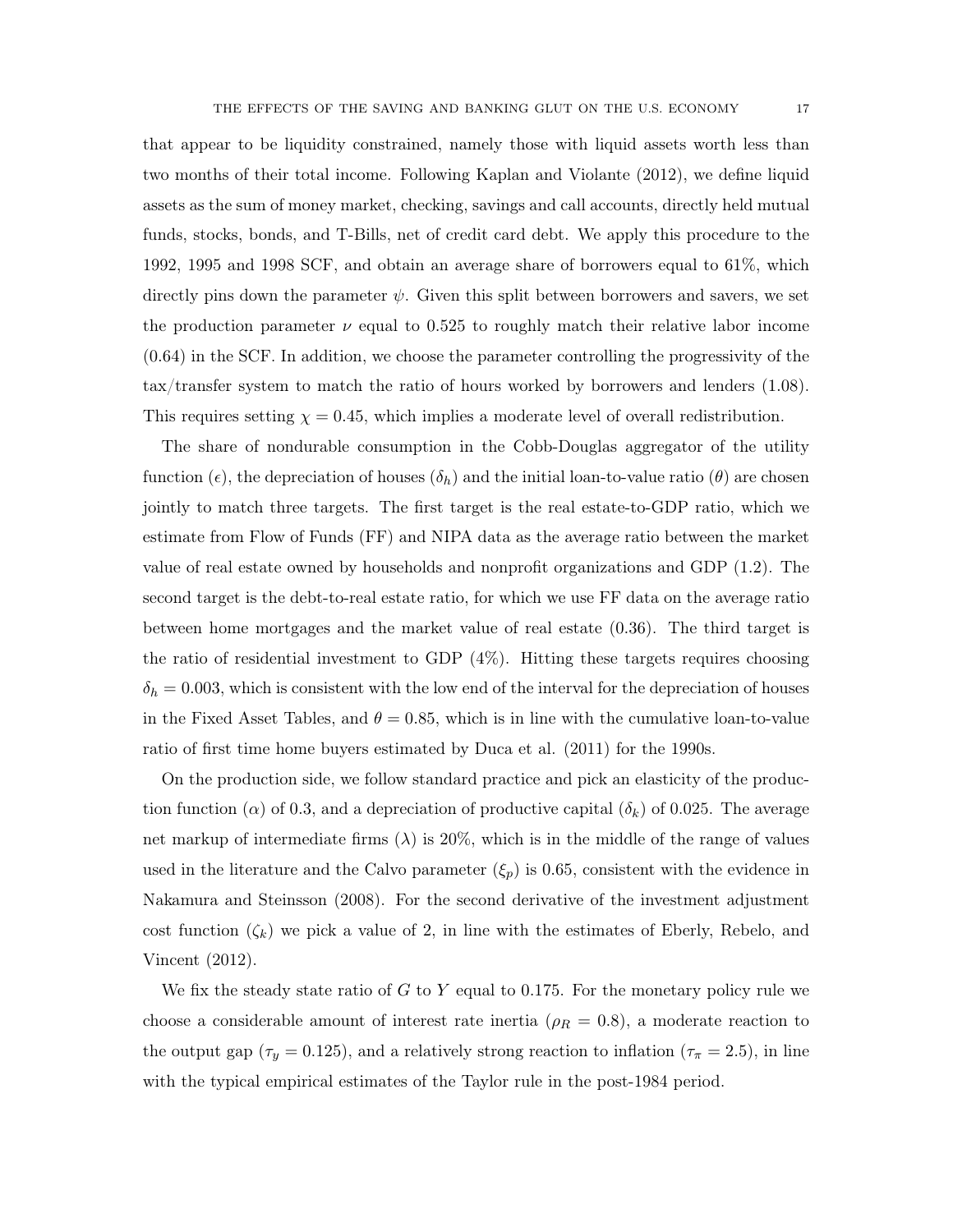We set the initial stock of foreign lending relative to annual GDP  $(D_{0,f}/(4Y_0))$  equal to 15%, based on Gourinchas and Rey's (2013) estimate of the U.S. net foreign asset position in 1998.<sup>9</sup> Finally, we choose the annualized steady state interest rate spread between borrowing and lending rates  $(4(R_b - R_l))$  by looking at the average spreads over the 1990s between the 30-year conventional mortgage rate and the 5-, 7- and 10-year constant maturity Treasury rates, which were 1.79%, 1.57% and 1.45% respectively. We choose 1.5% as a round compromise among these three numbers, since the fluctuations over time in the effective duration of conventional mortgages make it difficult to choose Treasuries of a particular maturity as the most appropriate benchmark.

As described in detail in the next section, we study the impact of the SG and BG by analyzing the response of the model's endogenous variables to changes in the forcing process  $D_{f,t}/(4Y_t)$  and  $4(R_{b,t} - R_{l,t})$ . We compute these responses by solving the system of nonlinear difference equations given by the first order conditions of the agents' optimization problems and the market clearing conditions. The algorithm used to solve this nonlinear forward-looking model is based on Julliard, Laxton, McAdam, and Pioro (1998), but has been modified to account for the asymmetry of the borrowing constraint, and for the fact that this constraint always binds in steady state, but it is occasionally slack during the transitions.

### 4. Results

This section presents estimates of the effects of the BG and SG on the U.S. economy, based on the quantitative model described in sections 2 and 3. Although its open economy dimension is extremely stylized, this model is a useful laboratory to analyze how these international forces affected the U.S. economy, including the extent to which they contributed to the boom in house prices and household debt leading up to the financial crisis. In the rest of the section, we start by describing the impact of the SG and BG in isolation, and then consider their interaction.

 $<sup>9</sup>$ This ratio increases over the course of the model's simulations, due to the accumulation of current account</sup> deficits, as shown in figure 4.3.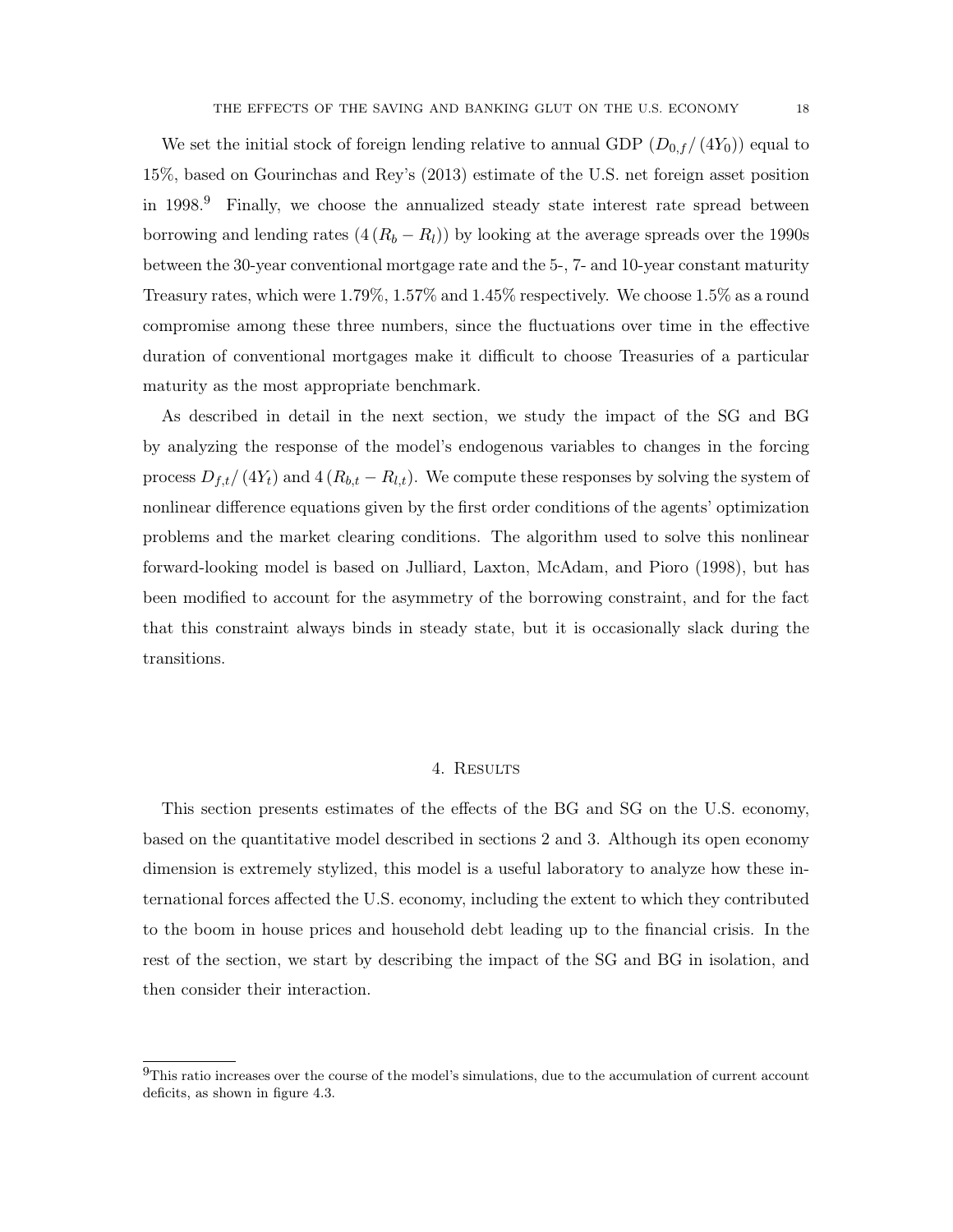

Figure 4.1. 10-year Treasury constant maturity rate minus expected inflation (measured as the median CPI-inflation forecast over the next 10 years from the Survey of Professional Forecasters); and continuously compounded 10-year zero-coupon yield on Treasury Inflation-Protected Securities (TIPS).

4.1. Saving glut. Bernanke (2005) coined the phrase Global Saving Glut to suggest that the large current account deficits run by the Unites States since the 1990s were driven primarily by a high level of desired saving in some developing economies, such as Emerging-Asia and the oil exporting countries. A key motivation behind this "somewhat unconventional explanation of the high and rising U.S. current account deficit" (Bernanke, 2005) was Greenspan's (2005) so-called "conundrum," namely the puzzling fact that bond yields were falling in the mid 2000s, even in the face of a monetary policy tightening. This decline is illustrated in figure 4.1, which presents two measures of ex-ante real bond yields: the difference between the nominal yield on 10-year Treasury Notes and expected inflation from the Survey of Professional Forecasters, and the yield of 10-year Treasury Inflation-Protected Securities (TIPS). In light of this puzzle, Bernanke's (2005) key observation was that an increase in desired saving around the world could be consistent with both low interest rates globally, and with a current account deficit in the U.S., as an endogenous reaction to those low rates. Explanations of global imbalances based on domestic developments, on the contrary, such as a fall in desired saving by U.S. households, would be harder to square with these observations on both prices and quantities.

One of the stylized facts associated with the saving glut is that the capital inflows generated by the surplus countries were directed mostly towards safe assets, such as Treasuries and Agency debt, and to a lesser extent towards equity (Bernanke et al., 2011). In our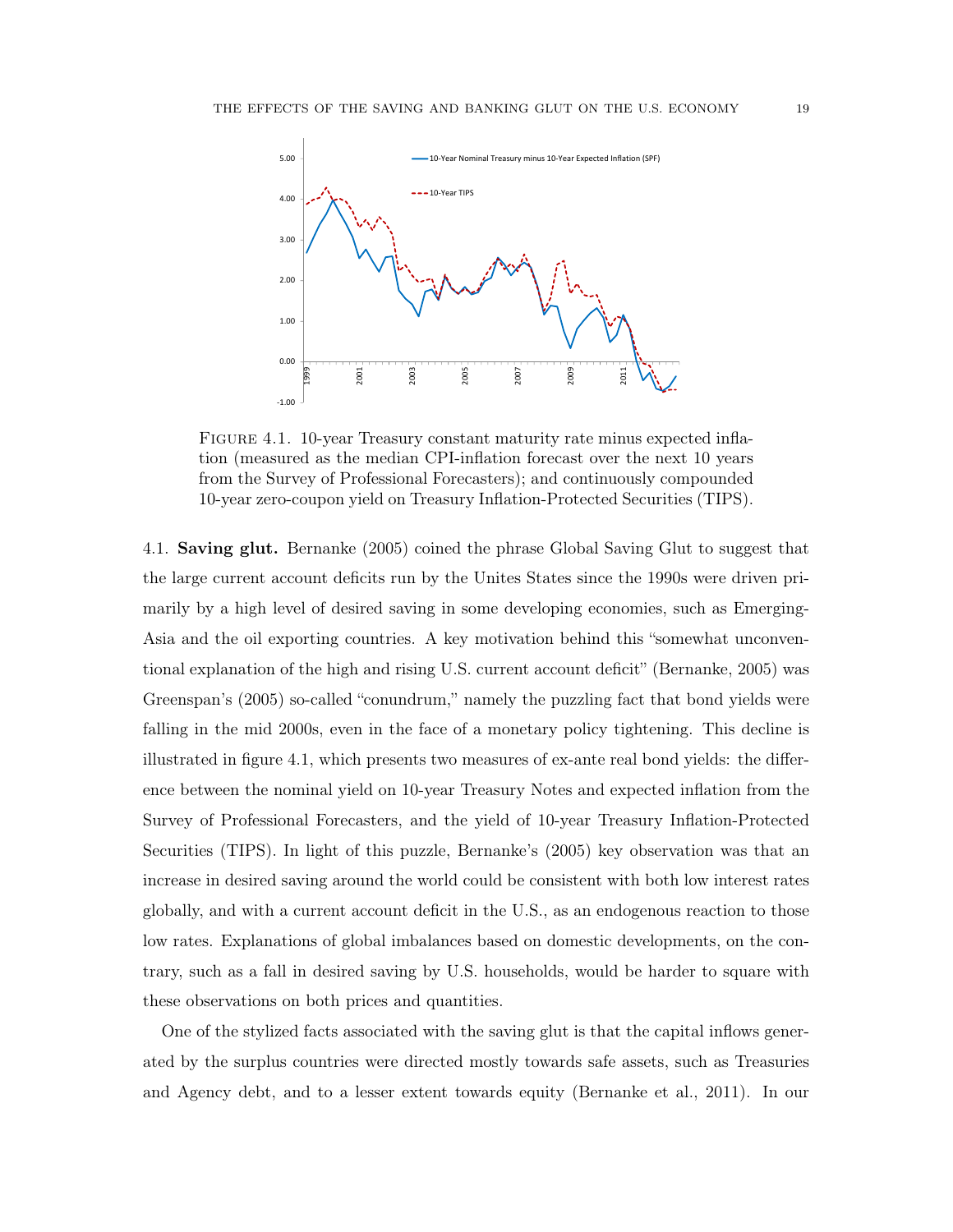model, however, this portfolio composition of the flows is irrelevant. The macroeconomic effects of net capital flows depend instead only on the size of the associated trade imbalance.

To see more clearly why the portfolio composition of these flows can be ignored, suppose that a foreign agent wishes to purchase U.S. bonds in exchange for a certain amount of goods, thereby contributing to the trade deficit. Domestic lenders—the holders of these bonds in our economy—require a reduction in interest rates to deviate from their original consumption/saving plan, as implied by their undistorted Euler equation. Since under perfect foresight all returns are known with certainty, no-arbitrage transmits this decline in rates of return equally across all assets in the economy, making the domestic lender indifferent between selling Treasuries, mortgages/MBS or shares of the capital stock to the foreign agent. Therefore, in the experiments that follow, treat the trade deficit as the forcing variable, and ignore the composition of flows, focusing instead on how the (net) amount of goods shipped from abroad affects the intertemporal consumption profile of domestic agents, and hence interest rates.

This exclusive focus on goods (as opposed to assets) may seem surprising in an economy with collateral-constrained agents. However, the presence of the savers, who can trade all assets and do not face a constraint, makes the previous simple intuition valid also in our setup. In our model, international trade is ultimately an intertemporal reshuffling of consumption profiles, with effects on the interest rate dictated by the savers' Euler equation. The presence of borrowers, however, matters both quantitatively and qualitatively. Quantitatively, the movement in interest rates engendered by trade is different than in a model without constrained agents, since borrowers can consume more only to the extent that their collateral gains value. Qualitatively, the transmission mechanism of trade deficit shocks to the domestic economy is enriched by the presence of heterogeneity among households, which also allows us to trace the implications of these shocks for debt and house prices.

The irrelevance of the portfolio composition of the foreign capital flows in our model, at least under the assumption of perfect foresight, is of course not a claim that this composition does not matter in practice. In this respect, our experiments only quantify the "first-order" effects of changes in trade flows on interest rates, and hence on the rest of the economy, ignoring the "higher-order" considerations stemming from the presence of time-varying risk, and the associated portfolio choices.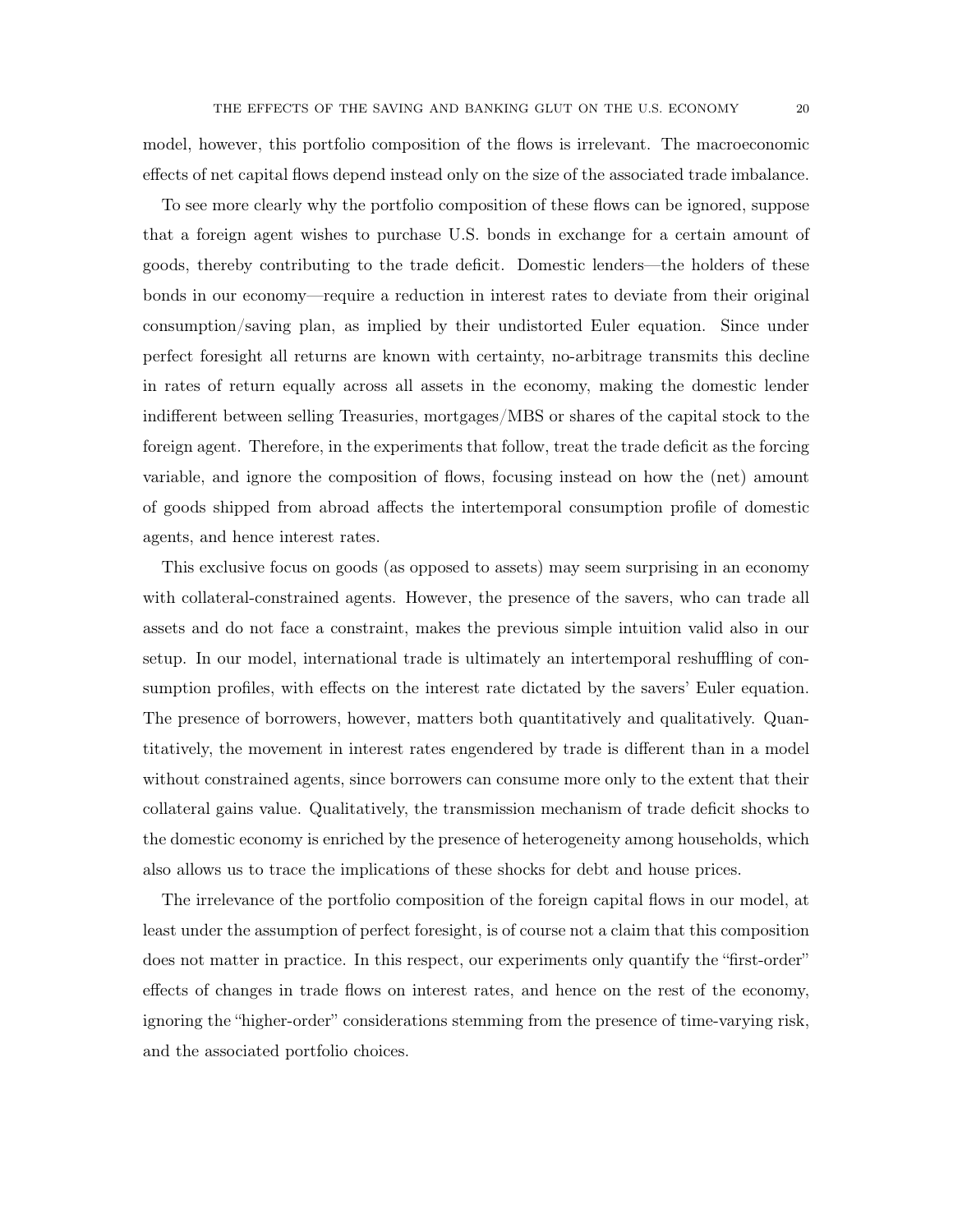Our calculations, therefore, can be thought of as a general equilibrium version of the empirical exercises of McCarthy and Peach (2004) and Himmelberg, Mayer, and Sinai (2005), who used present value models of house prices to measure the impact of low interest rates (and other fundamentals) on real estate values in the mid 2000s. A recent and growing literature in international finance includes a role for portfolio choice in shaping the impact of international capital flows on macroeconomic outcomes (e.g. Mendoza, Quadrini, and Rios-Rull, 2009, Caballero and Krishnamurty, 2009, Tille and van Wincoop, 2010, Devereux and Sutherland, 2011, Caballero and Farhi, 2013). Extending our model along these lines is an exciting avenue for future research.

Given that the effects of the SG in our economy depend on the size of the trade deficit, rather than from the composition of capital inflows, we feed into the model a sequence for net foreign debt over GDP  $\{D_{f,t}/Y_t\}_{t=1998:Q1}^{2012:Q4}$  that is consistent with the observed evolution of the trade balance. As shown in figure 4.2, the U.S. trade deficit deteriorated significantly from approximately 1.5 to 6 percent of GDP between 1998:Q1 and 2006:Q3. We calculate the implied path of capital inflows (i.e. the sequence of  $\Delta D_t^f$ ) consistent with a linear approximation to the data over the period of rising deficits (dashed line in figure 4.2), given the interest payments on foreign debt implied by the model  $(R_{t-1}D_{t-1}^f)$ , and the initial level of debt  $(D_t^f)$  observed in 1998. The solid lines in figure 4.3a and 4.3b plot the resulting time series of the U.S. net foreign debt position as a fraction of GDP (i.e.  $D_t^f/(4Y_t)$ ), which we treat as the exogenous driver of the SG, and the associated trade balance.

As mentioned in section 2.5, the quantitative experiments illustrated below only cover the period of expanding imbalances leading up to the financial crisis, since the global saving glut hypothesis provides a much more compelling account of this period than of the retrenchment that followed.<sup>10</sup>

Since agents in the model are forward looking, we also need to specify their expectations regarding the future evolution of capital flows. One possibility would be to assume that they perfectly anticipated the realized path of capital flows as of 1998, following an initial surprise, but this seems implausible. Instead, we assume that they were a bit surprised at every step along the way by the deterioration of the trade balance. After each of these

 $10$ In a previous version of the paper we continued the experiments for both the saving and the banking glut through 2012. The results for the period of current account reversal following the crisis are roughly symmetric to those illustrated below, with some differences due to the asymmetry of the collateral constraint emphasized in section 2.1.1.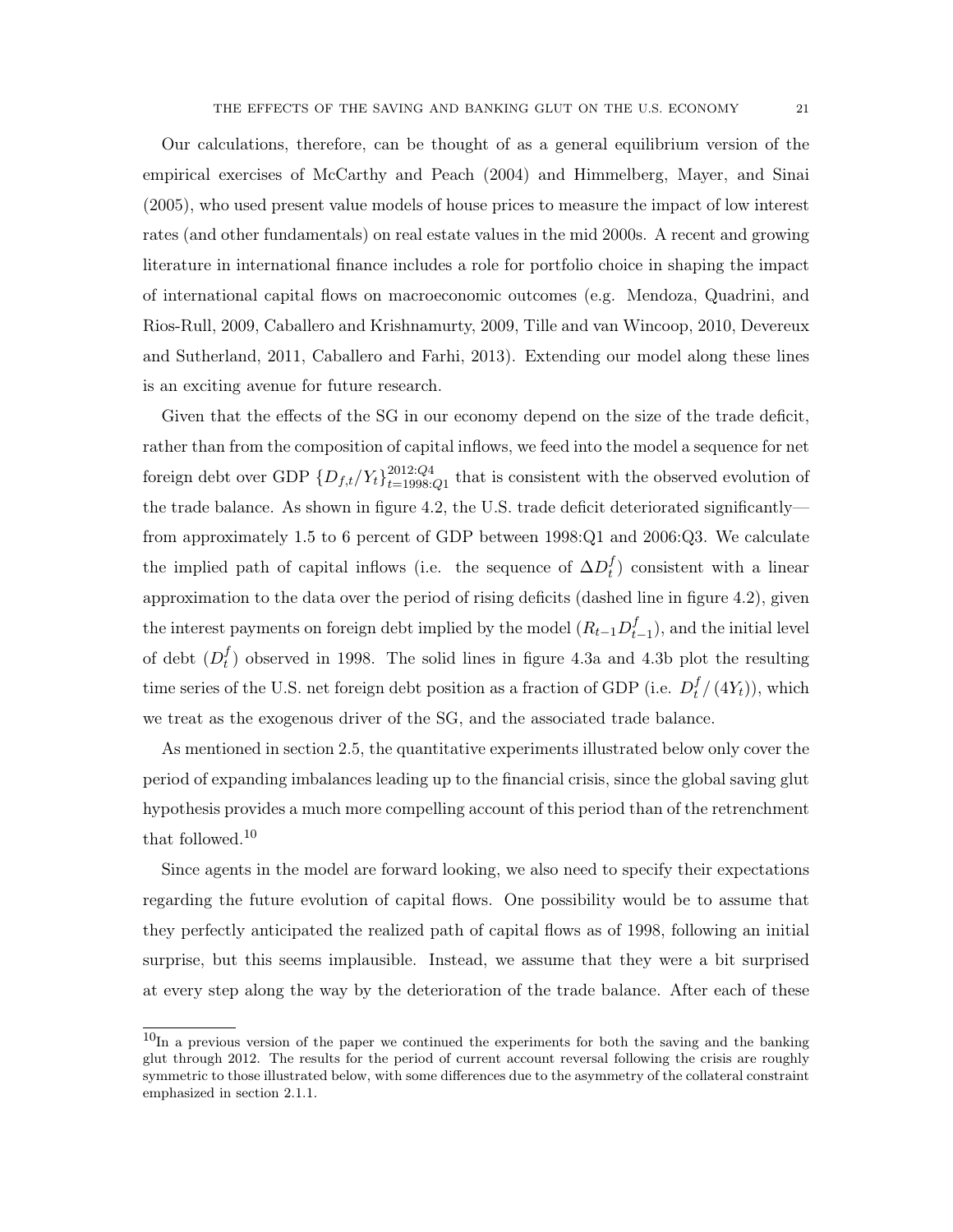

Figure 4.2. U.S. trade deficit-to-GDP ratio (solid, left axis) and linear approximation fed through the model (dashed, right axis)



Figure 4.3. Realized paths in the simulation, and agents' expected paths in 2000:Q1 and 2003:Q1

surprises, they revise their expectations of the eventual size of the foreign debt-to-GDP ratio, as shown in figure 4.3a. At each point in time, these expectations on the evolution of the net foreign asset position are consistent with a gradual improvement in the trade and current account deficits (figure 4.3b), as captured by an AR(1) process for  $\Delta D_t^f$  with persistence equal to 0.95. The pace of this improvement is roughly consistent with 1 to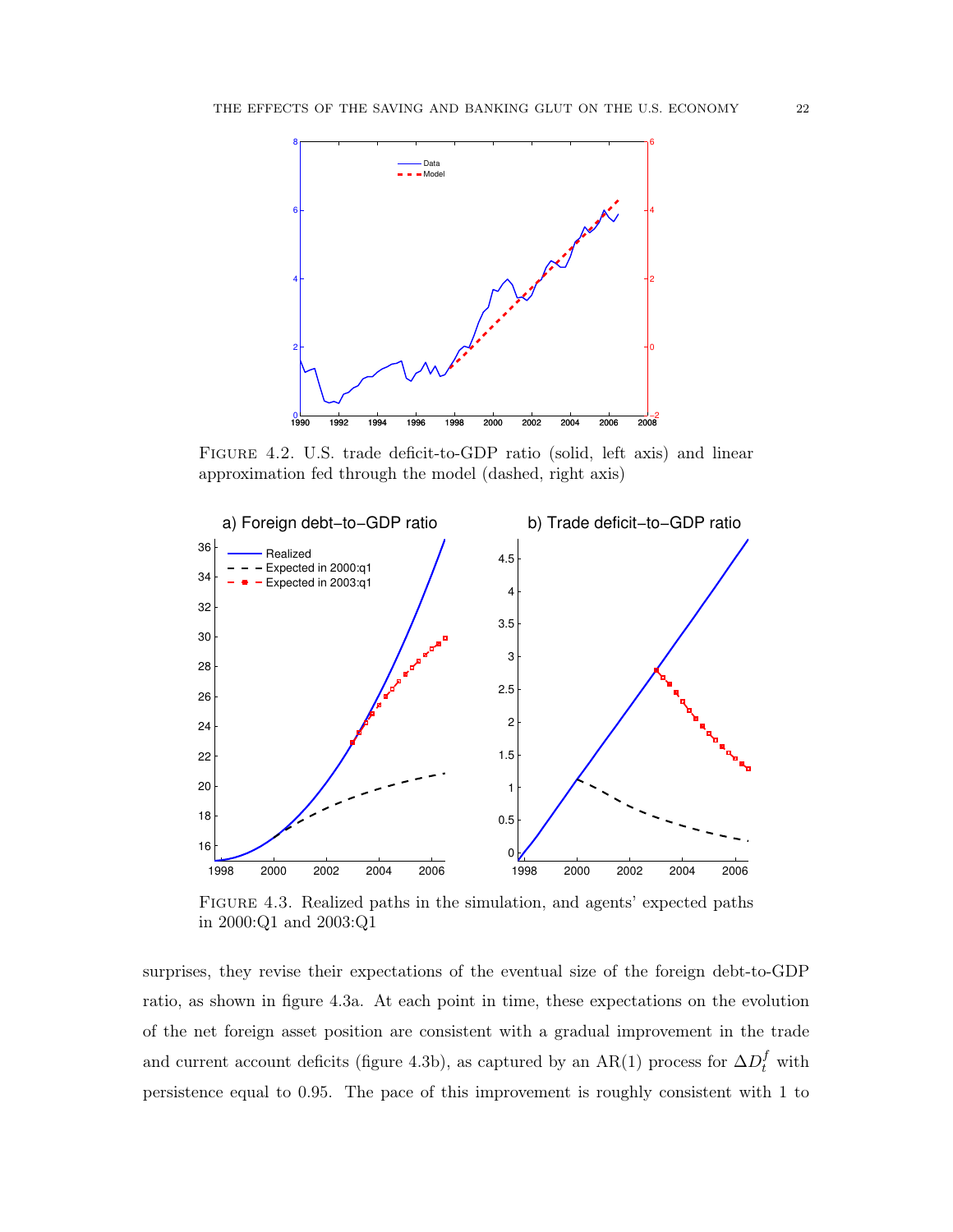4-quarter ahead expectations for real net exports from the Blue Chip survey, as well as with the speed of current account rebalancing implied by the model of Ferrero, Gertler, and Svensson (2010).

To illustrate the expected paths and the realized surprises in our simulation, the dashed line in figure 4.3a represents the projected path of foreign-lending-to-GDP in 2000:Q1. However, in the following quarter, capital inflows are higher than originally anticipated, as shown in figure 4.3a. In 2003:Q1, agents again forecast a gradual tapering of capital inflows, associated with a protracted improvement of the trade balance. However, as before, inflows and the trade deficit are unexpectedly higher the next quarter. Similar surprises happen every quarter of the simulation until 2006:Q3, but we omit the expected paths to avoid cluttering the figure. $^{11}$ 

Figures 4.4 and 4.5 summarize the effects of the SG experiment in the calibrated model. The desire of foreign agents to purchase more U.S. assets decreases real interest rates to induce the domestic lenders—the owner of these assets—to reduce saving and increase consumption (figure 4.4a). In our calibration, the SG reduces nominal interest rates by approximately 150 basis points (figure 4.4b), which is broadly consistent with some recent empirical studies on the effect of the SG on asset returns (Bertaut at al., 2011 and Warnock and Warnock, 2009). Lower interest rates also stimulate the demand for nonresidential investment (figure 4.4c) and real estate by the domestic lenders, by making these durable goods relatively more desirable than nondurable consumption.

The resulting upward pressure on house prices relaxes the collateral constraint on the borrowers. This reduces their urge to consume in the present, as measured by the multiplier on the borrowing constraint, and makes them more willing to hold durable goods. From their Euler equation,

$$
\left(\frac{1-\xi_t}{R_{b,t}}\right) = E_t \frac{\beta_b \Lambda_{b,t+1}}{\Lambda_{b,t}},
$$

the fall in the multiplier  $\xi_t$  associated with the relaxation of the borrowing constraint increases the marginal valuation of future consumption vis-a-vis current consumption (the

 $11$ If agents anticipate correctly the entire extent of the deterioration in the foreign debt position following an initial surprise in 1998, as under standard perfect foresight simulations, their response is almost entirely front-loaded, and implausibly large. The sequence of surprises that they experience under our simulations, aside from being more realistic, also contributes to smoothing their reaction, thus delivering a more plausible dynamic profile of the endogenous variables. In this respect, this assumption on expectations is related to the learning mechanisms explored by Adam, Kuang, and Marcet (2011) and Boz and Mendoza (2010), also in an open economy context.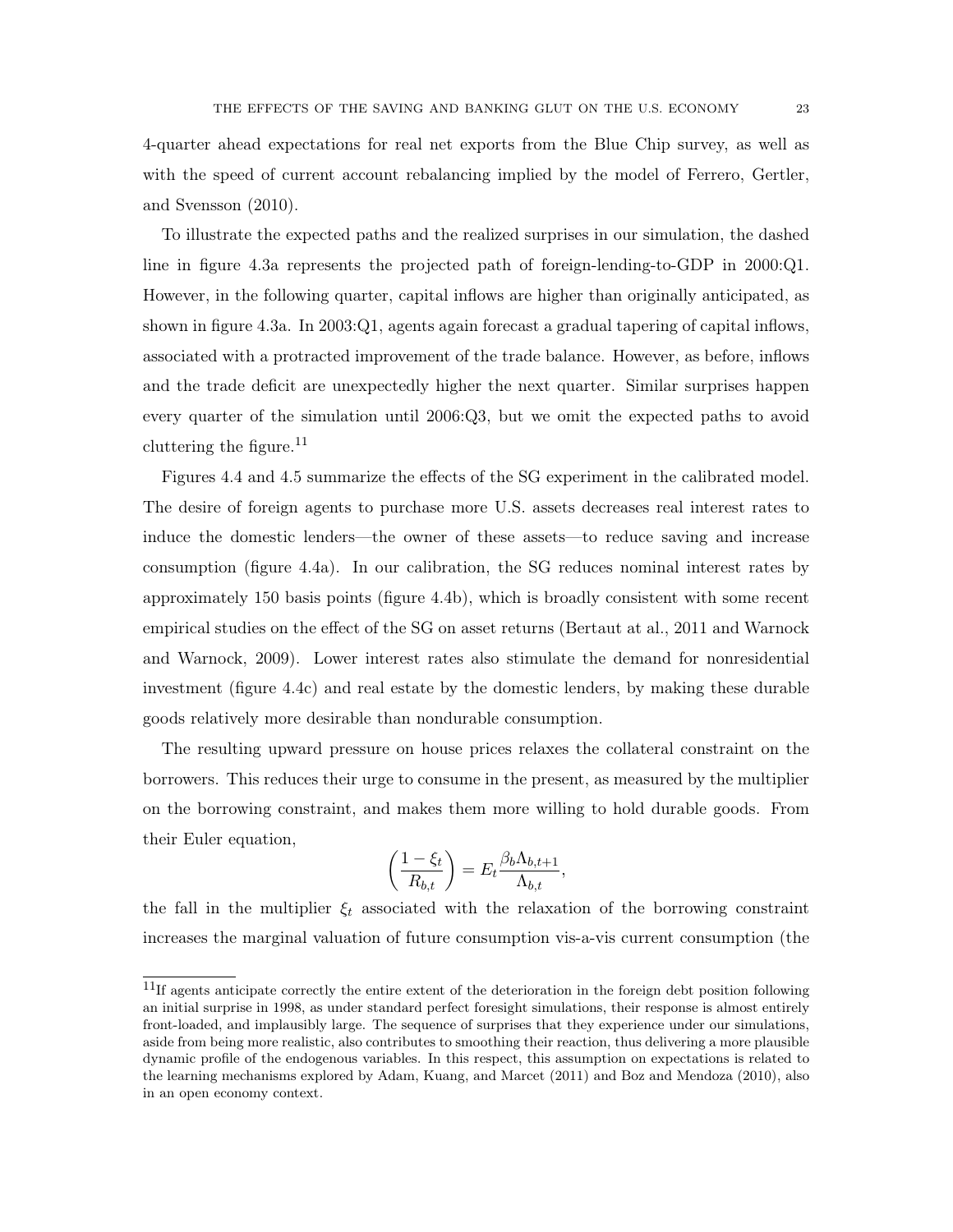

FIGURE 4.4. Saving glut experiment: aggregate variables

right-hand side of the expression), for any given level of the interest rate. Therefore, the borrowers' demand for houses increases more than that for nondurable consumption, and more than that of the lenders. In equilibrium, house prices rise substantially because both agents increase demand, and supply is fixed (figure 4.4e). Moreover, houses are sold by the lenders to the borrowers, since their demand increases more in relative terms (figures 4.5a and 4.5b). Finally, with higher house prices, debt increases as well (figure 4.4f).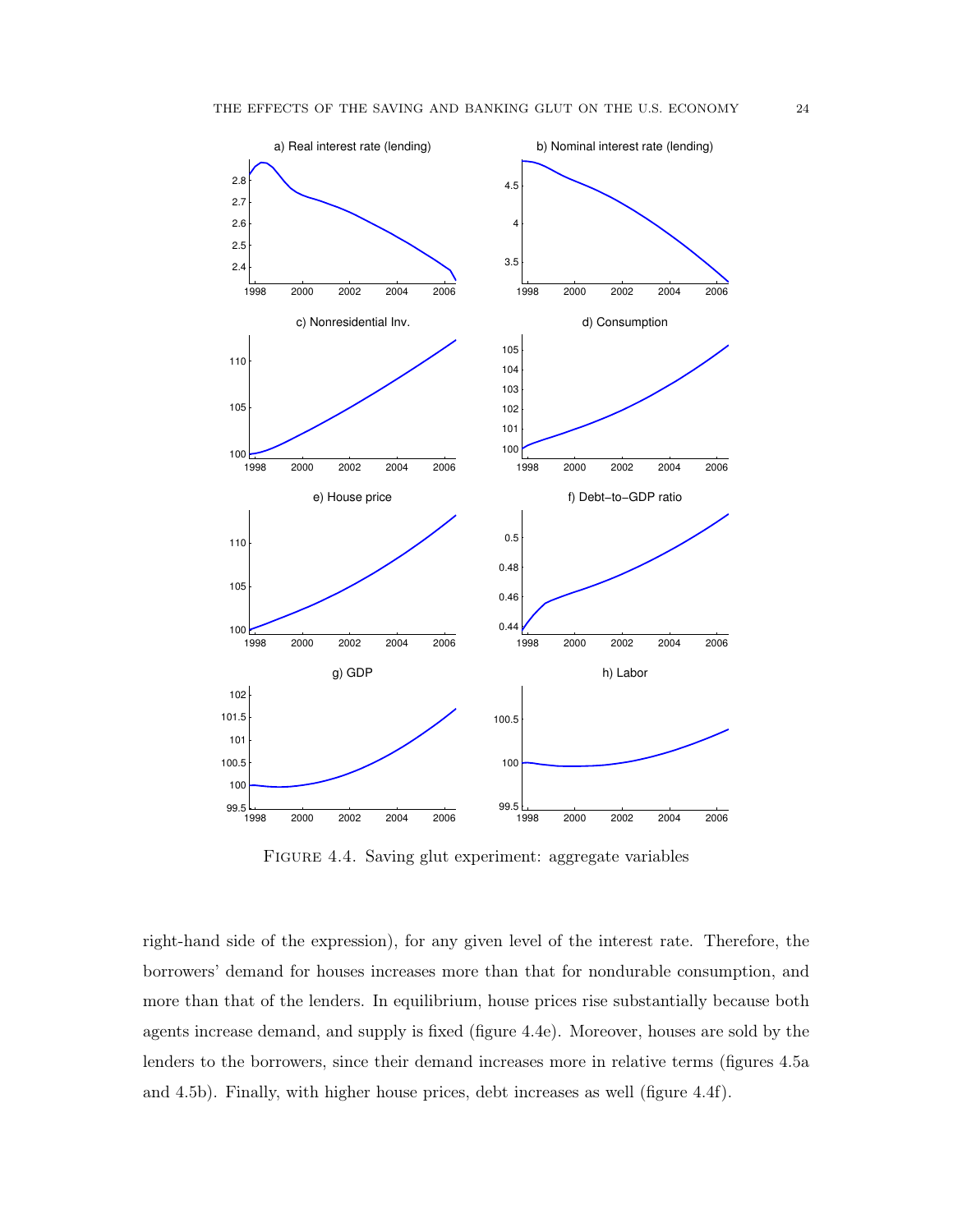

Figure 4.5. Saving glut experiment: borrowers and lenders

To illustrate the behavior of the housing market more clearly, consider the borrowers' first order condition with respect to the housing stock

(4.1) 
$$
P_t^h (1 - \xi_t \theta) = E_t \left[ \frac{\beta_b \Lambda_{b,t+1}}{\Lambda_{b,t}} \left( MRS_{b,t+1}^{h,c} + (1 - \delta_h) P_{t+1}^h \right) \right],
$$

where  $MRS^{h,c}$  denotes the marginal rate of substitution between housing and consumption. Substituting for the the discount factor in equation (4.1), and recalling that there is no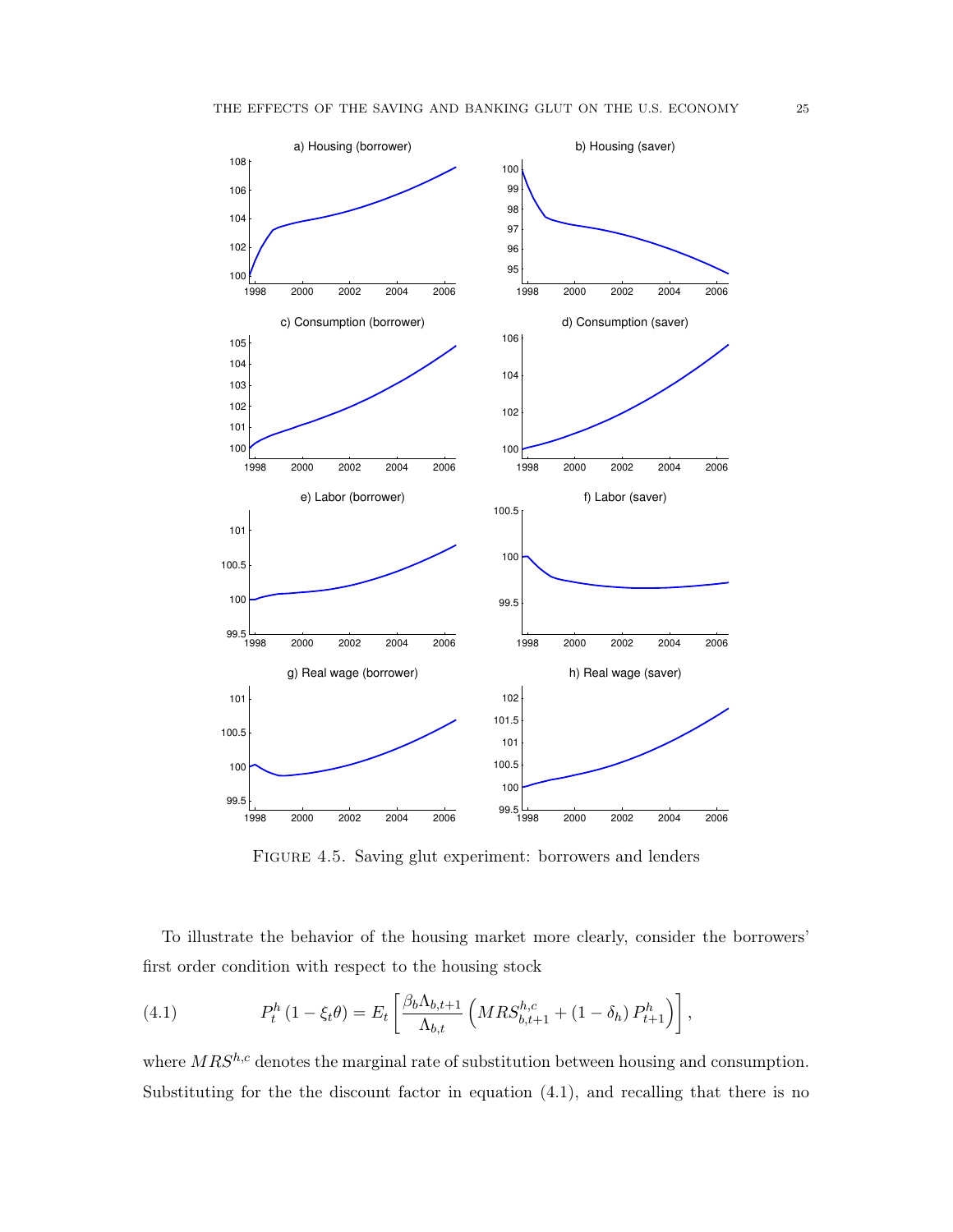uncertainty about future realizations of returns under perfect foresight, we obtain

(4.2) 
$$
P_t^h = \frac{1}{1 - \xi_t \theta} \frac{1 - \xi_t}{R_{b,t}} \left[ MRS_{b,t+1}^{h,c} + (1 - \delta_h) P_{t+1}^h \right]
$$

This equation can be interpreted as a downward sloping demand for houses, since the MRS is decreasing in the housing stock, conditional on expectations about the future price. Comparing this expression with the equivalent one for the lenders

$$
P_t^h = \frac{1}{R_{l,t}} \left[ MRS_{l,t+1}^{h,c} + (1 - \delta_h) P_{t+1}^h \right],
$$

we see that, as long as  $\theta < 1$ , the borrowers' valuation is higher, the more they can borrow against the house ( $\theta$ ) and the slacker is the constraint (i.e. the lower is  $\xi_t$ ).

The net positive effect on house prices from a loosening of credit conditions depends on two countervailing forces. First, a looser constraint makes an extra unit of housing less valuable as collateral, as captured by the multiplier  $\xi_t$  at the denominator of

$$
\frac{1}{1-\xi_t\theta}\frac{1-\xi_t}{R_{b,t}}.
$$

Second, a lower  $\xi_t$  makes borrowers effectively less impatient, increasing their valuation of future vs. current consumption, as captured by the  $\xi_t$  in the numerator. Since  $\theta$  is less than one, this positive effect prevails in our model, the more so the more durable is the housing stock (i.e. the lower is  $\delta_h$ ).

We combine these two demand functions in figure 4.6, together with the fixed supply of houses. The demand by the borrowers is measured from left to right in the diagram, while that of the savers from right to left, for a given future price  $P_{t+1}^h$ . A fall in the interest rate shifts both schedules up, putting upward pressure on the house price.<sup>12</sup> For a given  $\xi_t$ , the demand of the lenders changes by more than that of the borrowers. However, the relaxation of the borrowing constraint associated with this increase in collateral values shifts the borrowers' demand further, by lowering the multiplier  $\xi_t$ . In our simulations, the borrowers' valuation increases by more, so that some houses change hands from the savers to the borrowers, as shown in the diagram.

.

<sup>12</sup>Changes in the interest rate shift and rotate the demand function at the same time.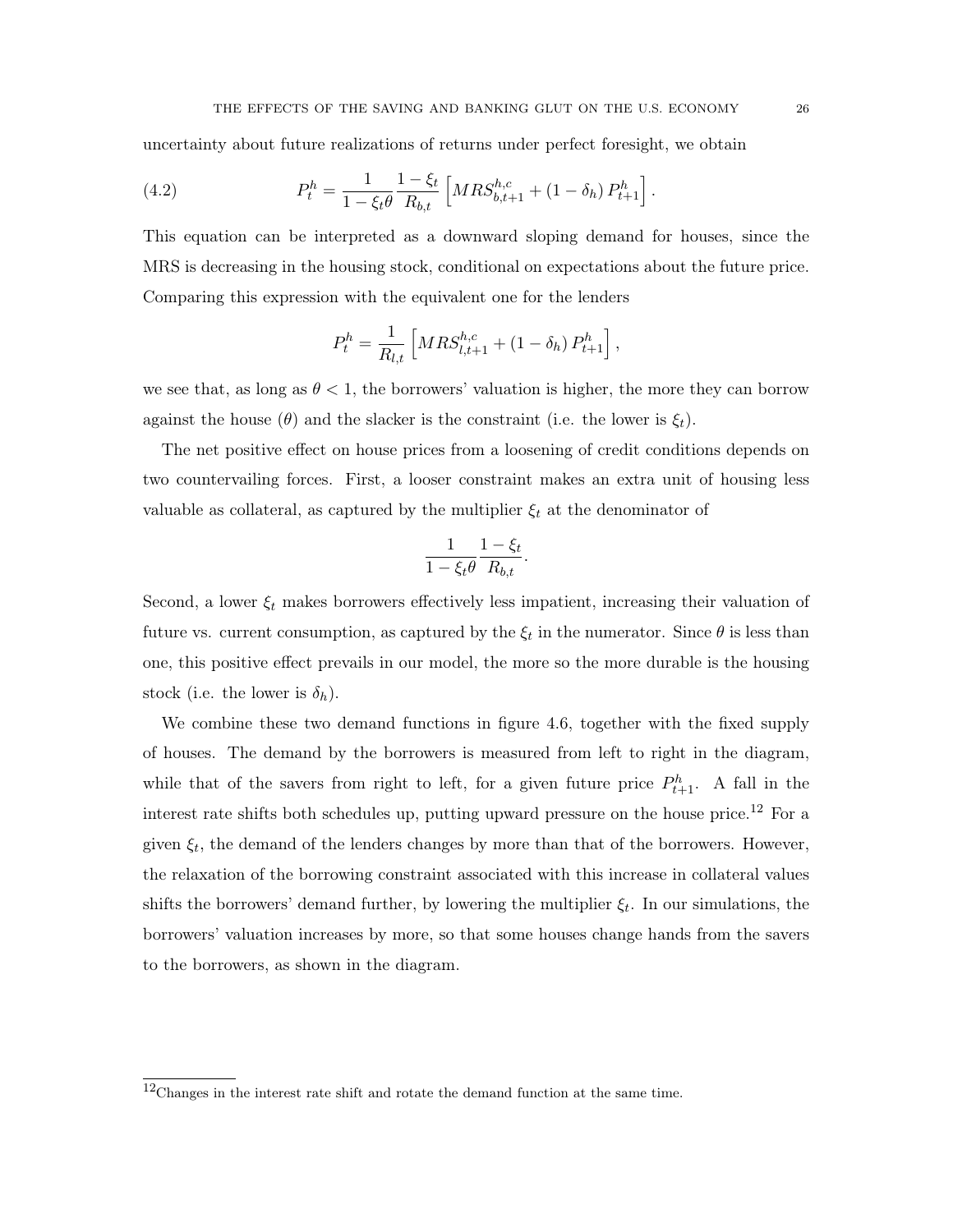

FIGURE 4.6. Housing demand by the borrowers and the lenders.

Iterating equation (4.2) forward

$$
P_t^h = \sum_{s=1}^{\infty} \left( \prod_{j=1}^s \frac{1}{1 - \xi_{t+j-1} \theta} \frac{1 - \xi_{t+j-1}}{R_{b,t+j-1}} \left( 1 - \delta_h \right) \right) MRS_{b,t+s}^{h,c},
$$

we can also see that the borrowers' valuation of housing reflects their expectations on the tightness of the constraint going forward. Therefore, the longer a loosening in the collateral constraint is expected to last, the larger the resulting shift into housing, relative to nondurable consumption.

Turning to the implications of the SG for economic activity, figure 4.4g shows that it generates an expansion through fairly standard channels. Lower interest rates boost investment and therefore the capital stock, raising the marginal product of labor and labor demand. The increase in labor demand is larger under sticky prices, because firms need to hire to satisfy the higher demand for consumption and investment goods (i.e. markups fall). With the standard King-Plosser-Rebelo preferences  $(\mu = 1)$ , labor supply would decline due to the usual wealth effect. Under JR preferences with  $\mu \approx 0$ , instead, the position of the labor supply schedule depends on the housing-to-consumption ratio, rather than on the marginal utility of consumption alone. This explains why the borrowers work more, while the savers do not (figures 4.5e and 4.5f). In sum, the boom in real activity reflects the increase in the aggregate labor input and, particularly, in capital.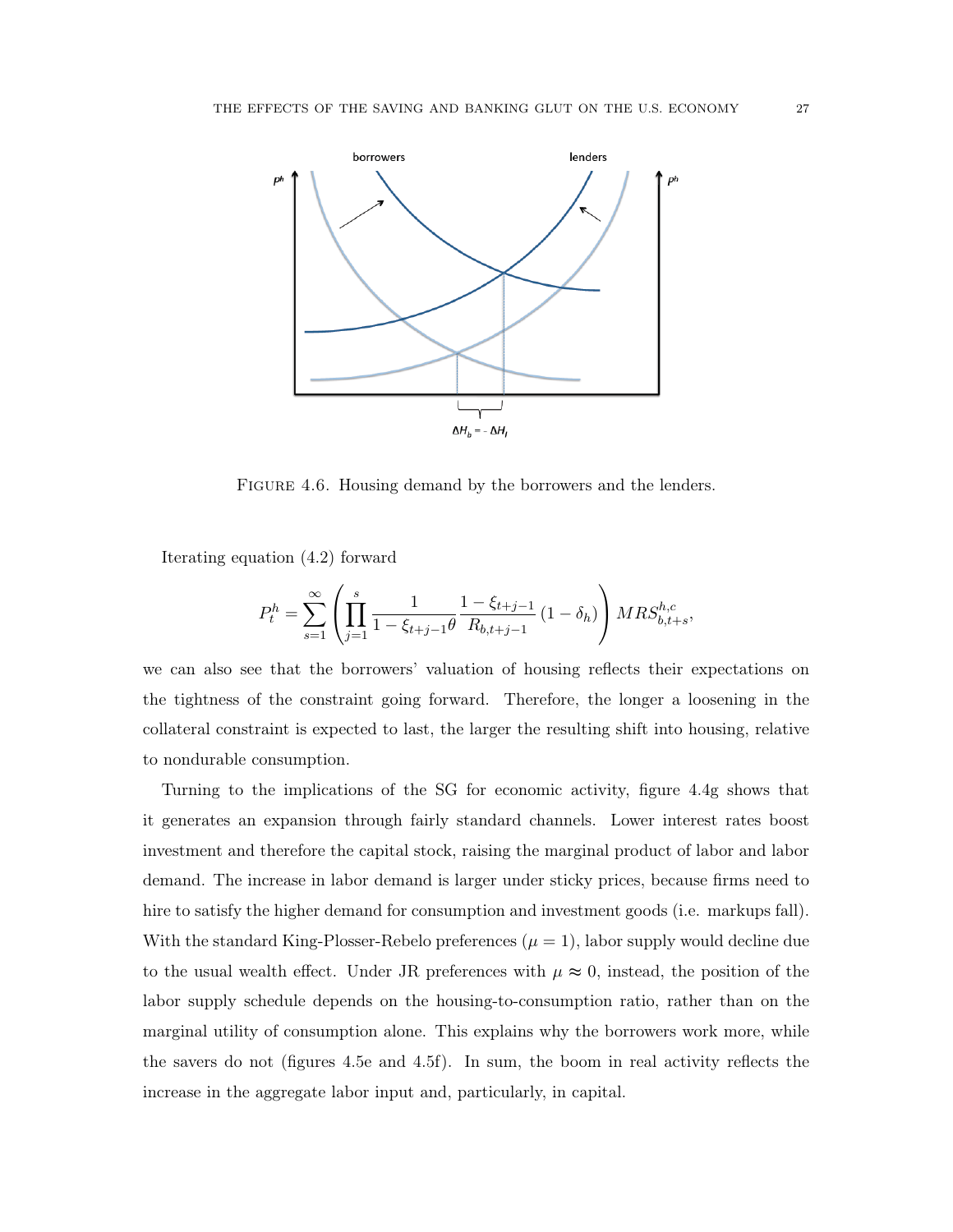4.2. Banking glut. In contrast to the saving glut, the banking glut refers to large *gross* inflows of foreign capital from advanced economies, mostly Europe, which were matched by similar outflows, resulting in small *net* flows and minor changes in the U.S. trade balance (Shin, 2012). Compared to the portfolio allocation of the SG countries, which was concentrated in Treasury and agency debt, the composition of the European gross capital inflows was more widely spread across asset classes, with a particular concentration in private-label ABS, corporate bonds and (to a lesser extent) equity (Bernanke et al. 2011). According to the empirical literature, the higher demand for ABS and corporate bonds from European investors put downward pressure on the spreads of these securities relative to Treasuries, despite significant increases in their origination (Bertaut et al. 2011).

Consistent with this description, our model captures the BG as a gross inflow of capital into the mortgage market, which is not associated with movements in the trade balance. More specifically, we model the demand by European investment banks for structured mortgage products, and their associated issuance of credit instruments on the domestic wholesale credit market, as an increase in the competitive pressure in this market. This increase in the number of players and in the credit products they issue compresses the spread between borrowing and lending rates, as shown in equation  $(2.4)$  when  $N_t$  increases.

Direct evidence on the quantitative implications for spreads of this increased participation by European banks in the U.S. wholesale credit market is difficult to obtain, since spreads between mortgage products and funding rates move for many different reasons. Therefore, our calibration is based on the fact that the spread between mortgage rates and Treasuries of comparable maturities declined by between 50 and 150 basis points between 2003 and 2007, at the time of the surge of European funds into the market for ABS. Moreover, this spread compression was more pronounced in mortgage products directly connected with the subprime boom, which featured prominently in the portfolios of European banks.<sup>13</sup>

Taking this evidence as a rough guideline, our simulation assumes that in every quarter between 2003:Q1 and 2006:Q3, agents in the model are surprised with an unanticipated decline in the spread, which they expect to be permanent. Given the ambiguity surrounding the appropriate choice of a spread measure, our BG experiment assumes a gradual decline

 $13$ See, for instance, figures 16 and 17 in Bertaut at al. (2011). The portfolio balance model estimated by these authors suggests that the European purchases of ABS during this period lowered ABS yields by 60 basis points. Including the purchases of non-ABS corporate debt, the negative effect on yields reaches 160 basis points. However, these estimates do not account for the impact of the increase in supply of these instruments, which presumably contributed to reduce these effects on rates.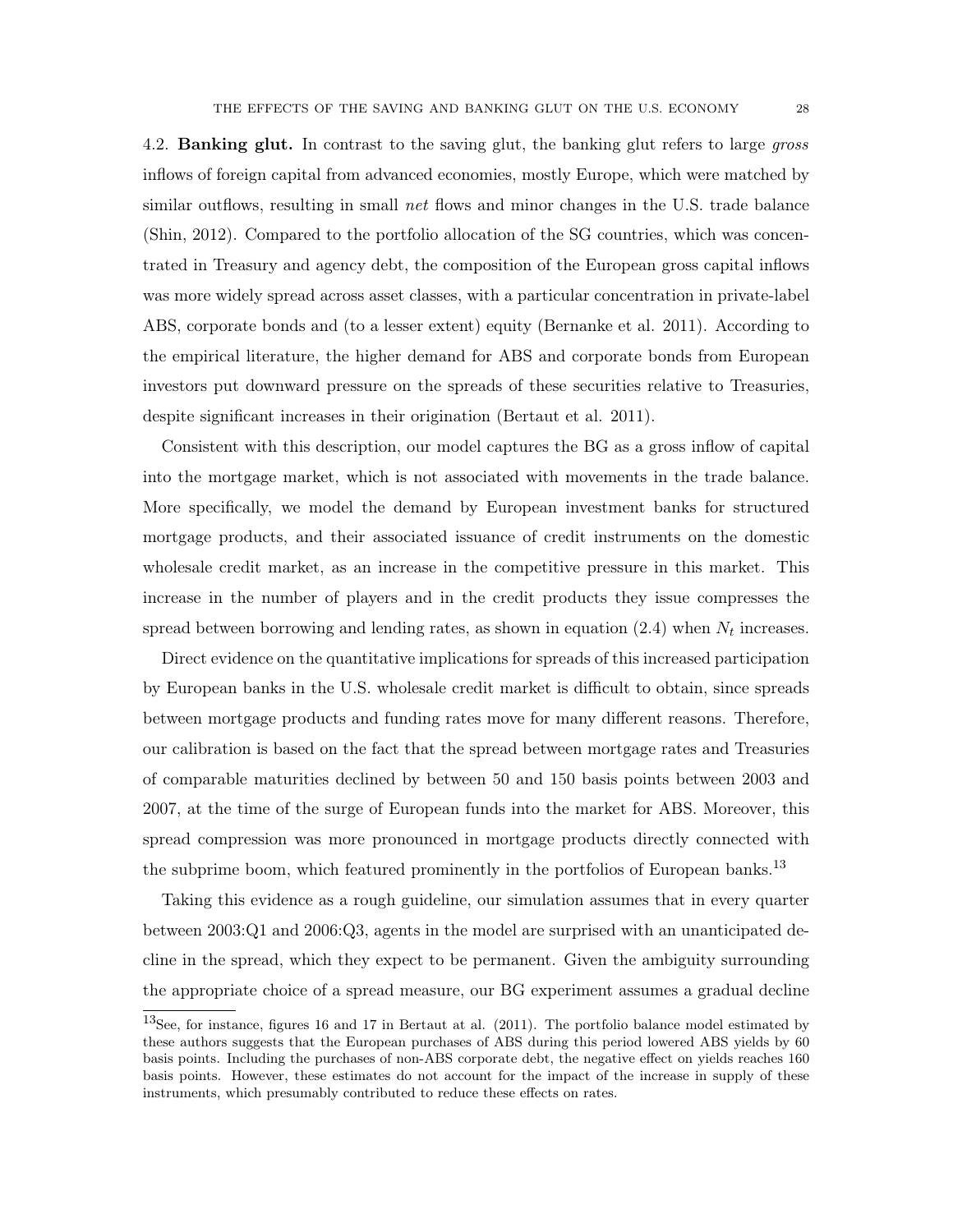in the steady state spread by a total of 75 basis points. This number approximately corresponds to the decline in the spread between the 30-year mortgage rate and the 10-year Treasury yield reported by Bertaut et al. (2011) and Bernanke et al. (2011). We also experimented with smaller (50 basis points) and larger declines (1 percent), and found roughly proportional changes in the model's dynamics.

Our findings on the implications of the banking glut for the U.S. economy are summarized in figures 4.7 and 4.8. Faced with a lower nominal (and real) interest rate, the borrowers reallocate their demand from nondurable consumption towards houses. This shift in demand puts upward pressure on house prices, which rise by 4% during the first five years. Higher collateral values allow them to borrow more, and ultimately to increase also the consumption of nondurable goods. Moreover, the relaxation of the borrowing constraint entails an even larger decline in the effective interest rate faced by borrowers ( $R_t/(1 - \xi_t)$ ), due to the current and future expected fall in the multiplier. As a result, the borrowers' demand for housing increases substantially more than that for nondurable goods.

Absent any net injections of foreign capital, additional lending from the domestic savers to satisfy the increased borrowing by the impatient households requires an increase in the interest rate, which leads them to postpone consumption and investment. This reduction in the savers' demand almost exactly counteracts the expansion from the borrowers, resulting in a negligible overall increase in consumption and output. These offsetting effects of the responses of borrowers and savers on aggregate activity are also a feature of the closed-economy experiments in Justiniano, Primiceri, and Tambalotti (2012). As in those experiments, we also find a sizable re-allocation of houses from the borrowers to the savers.

Our simulation of the BG is subject to at least two caveats. First, empirical evidence suggests that capital inflows from the SG economies also contributed to the reduction in spreads of mortgage over Treasury yields, perhaps by substantial amounts (Bertaut et al., 2011, Warnock and Warnock, 2009). Since our model is not well equipped to capture this effect of the SG, we might be overestimating the impact of the BG relative to the SG. Second, foreign inflows were not the only factor behind the observed reduction in mortgage spreads, which is why we view the magnitude of our simulations as only suggestive of the potential effects of a compression in spreads that might be attributed to the BG channel.

4.3. Saving and banking gluts: a quantitative perspective. This subsection presents the results of a joint simulation of the SG and the BG. From 1998:Q1 through 2002:Q4,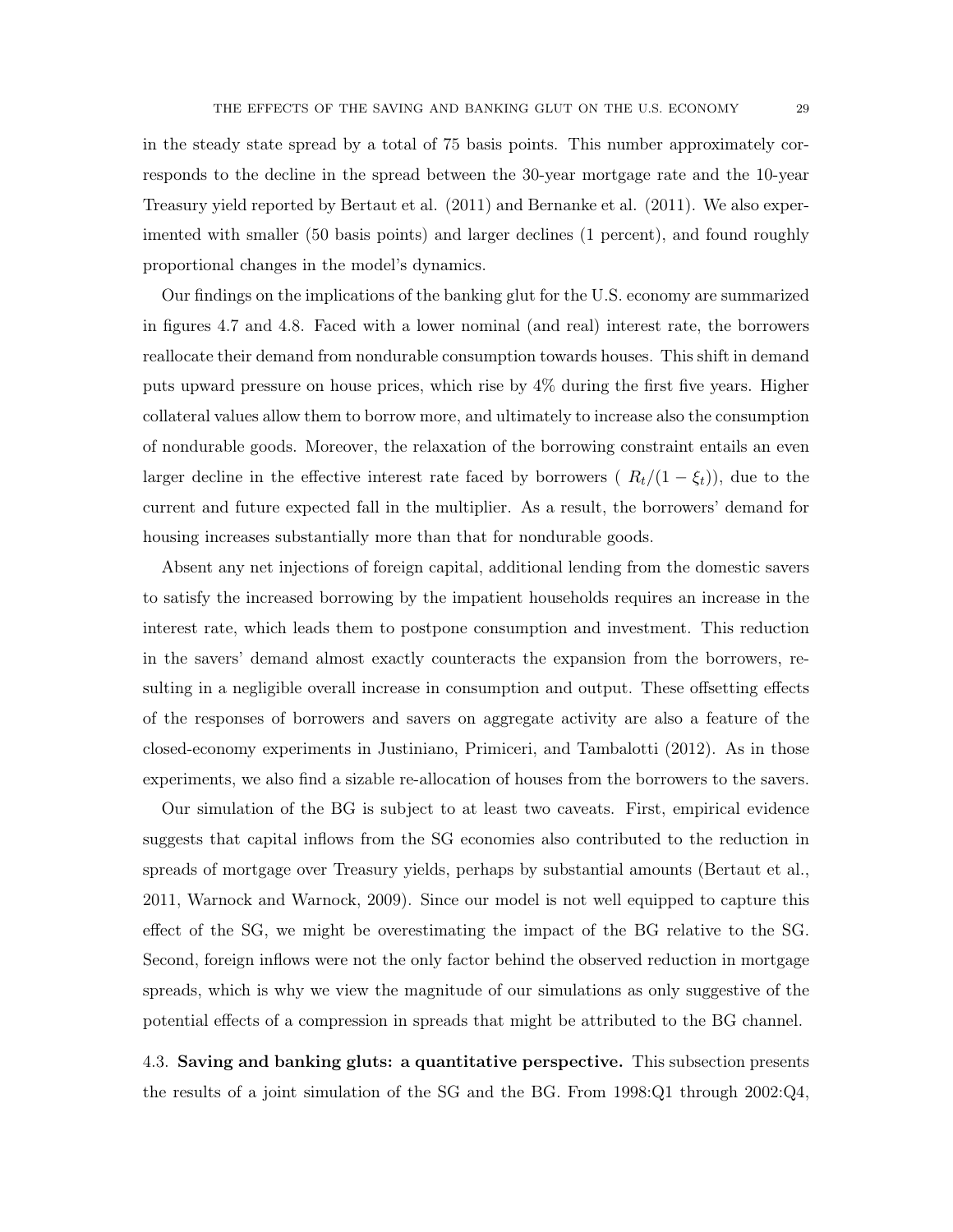

Figure 4.7. Banking glut: aggregate variables

only the SG is active and the transition paths are identical to those described in section 4.1. After 2003:Q1, the BG is also active. Given the focus of the previous subsections on the qualitative mechanisms at play in the model, here we concentrate on the overall quantitative impact of these international forces, with particular attention to their contribution to the housing and credit boom.

In our combined experiment, real house prices increase by 17% between 1998 and 2007 (figure 4.9e). Therefore, our results attribute between one-third and one-fourth of the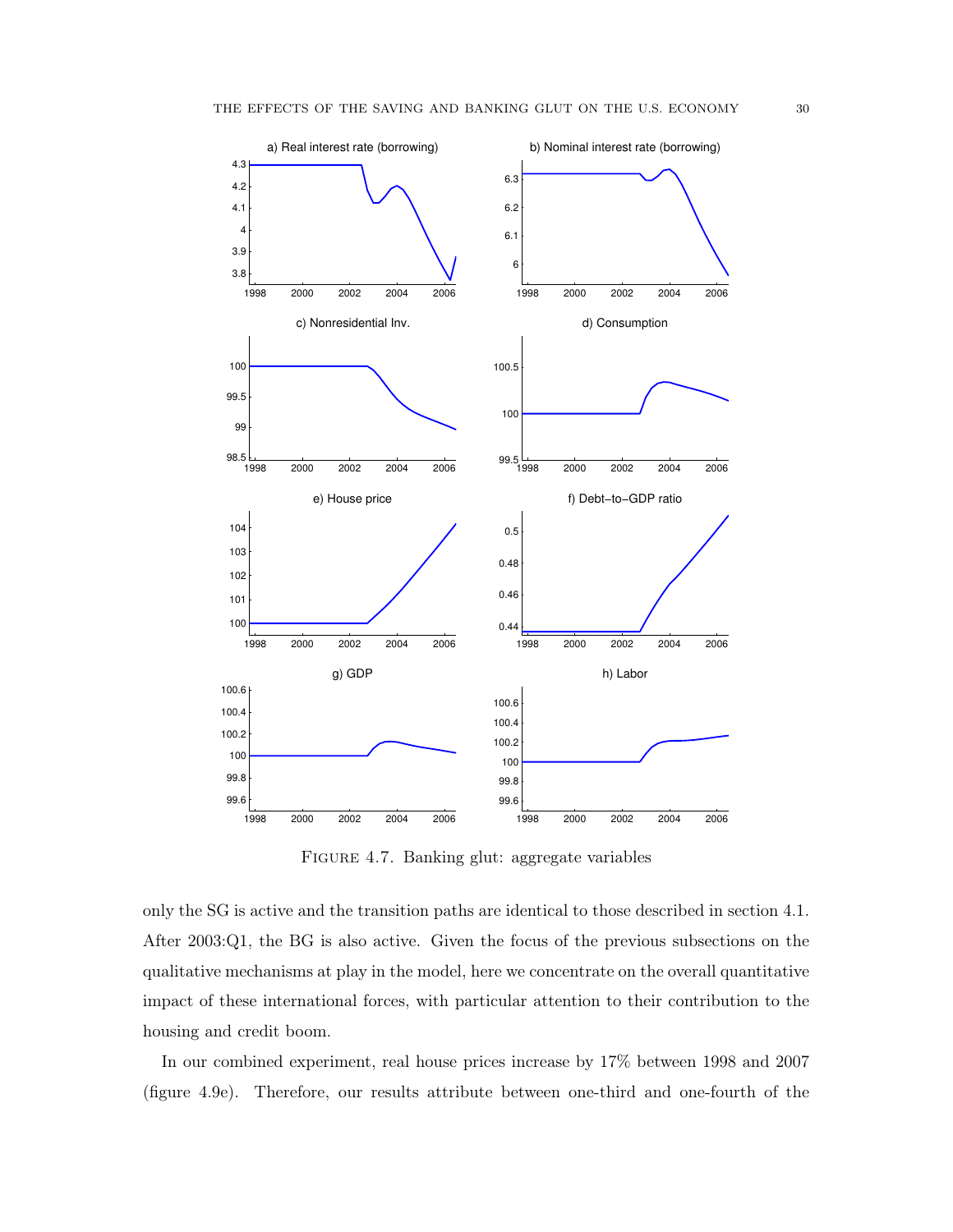

Figure 4.8. Banking glut: borrowers and lenders

recent house-price boom to the imbalances vis-a-vis the rest of the world. We regard the contribution of these international forces as realistic, considering that the literature has identified a host of domestic factors as important sources of the U.S. housing boom and bust and of the associated financial crisis, such as changes in the availability of credit on both the intensive and extensive margin (Mian and Sufi, 2009, Favilukis et al., 2012, Boz and Mendoza, 2010), loose monetary policy (Taylor, 2008, Ferrero, 2012), or deviations of house prices from fundamentals (Shiller, 2007).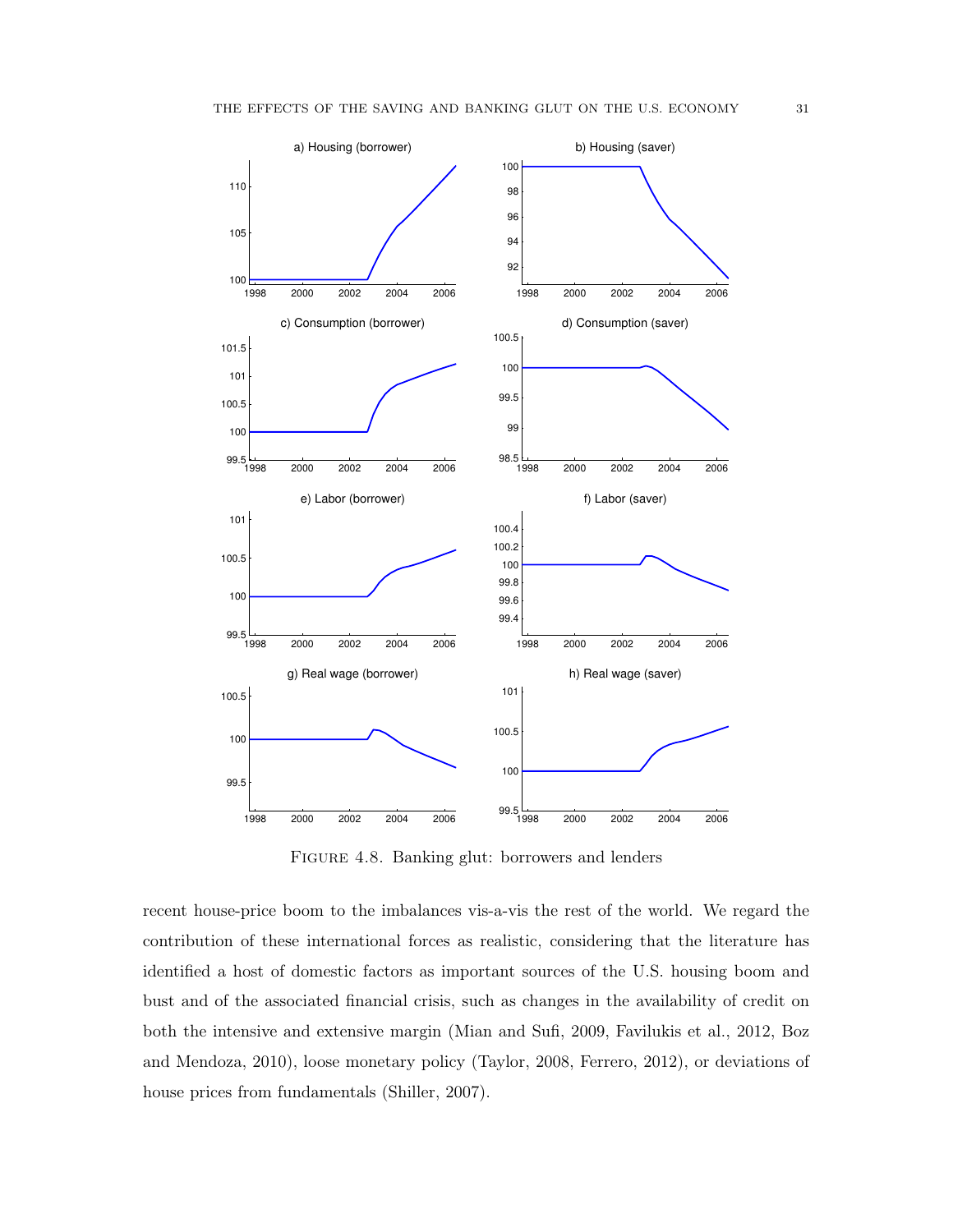

FIGURE 4.9. Saving and banking glut: aggregate variables

Our results suggest an even larger impact of the SG and the BG on the behavior of household debt. The debt-to-GDP ratio rises steadily in the joint simulation to a level of 56% (figure 4.9f), accounting for more than one-third of the observed run-up over the same period (0.44 to 0.75). With regards to the relative contributions of the BG and SG, our simulations attribute a greater quantitative role to the latter, a point reinforced by the caveats on the calibration of the size of the BG impulse raised in section 4.2.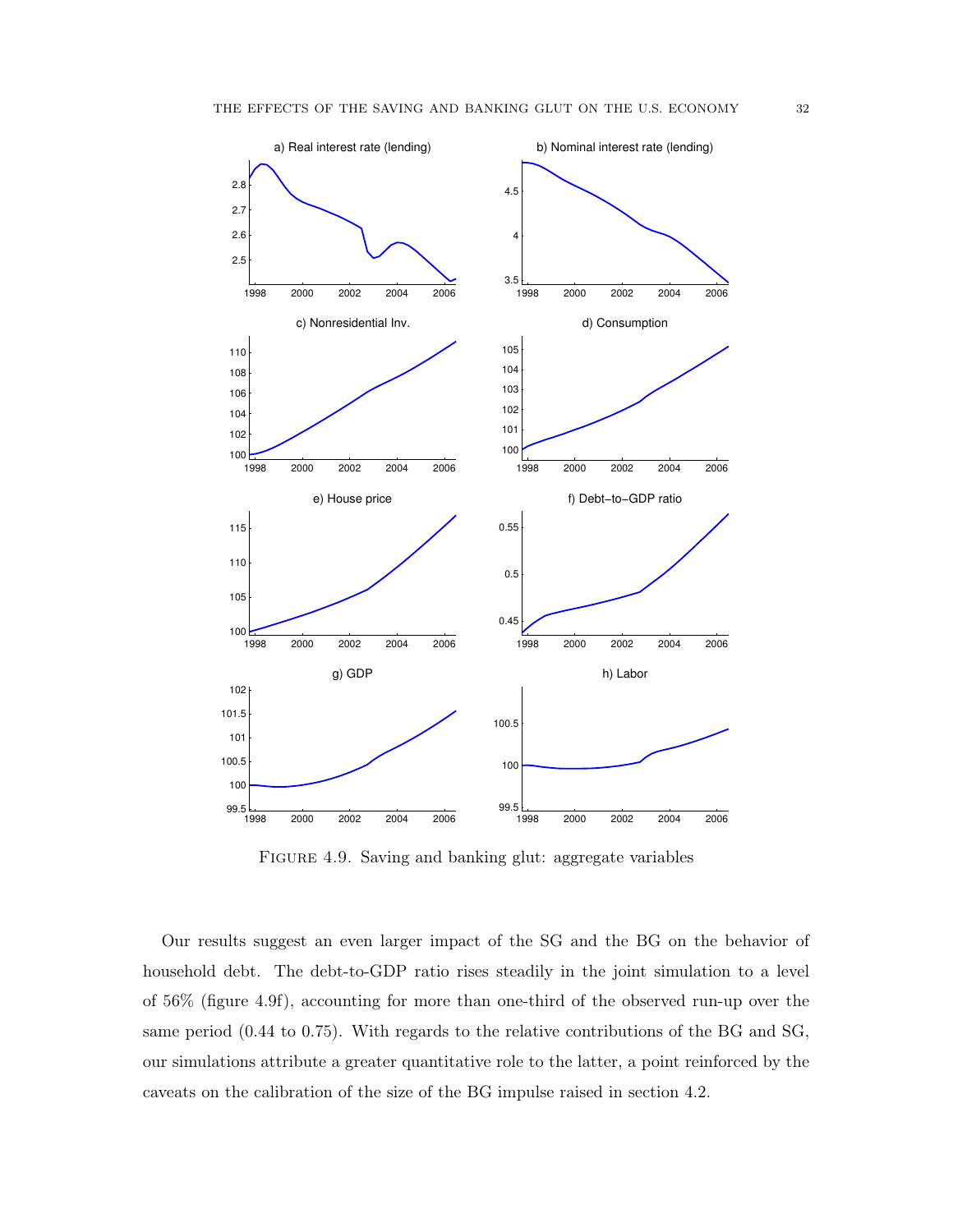The remaining panels in figure 4.9 plot the behavior of the real interest rate, GDP, investment and aggregate consumption in the joint experiment. As for most variables in the model, their transition paths are roughly equal to the sum of the responses in the two experiments taken in isolation.<sup>14</sup>The effects on activity are mostly shaped by the SG, due to the nearly offsetting responses of borrowers and savers to the BG. Investment and consumption rise considerably above trend, but the expansionary effects on GDP are more muted, due to the drag coming from the trade deficit.

Overall, the quantitative experiments illustrated above suggest that the sustained current account deficits run by the United States in the last fifteen years, and to a lesser extent the gross capital flows into mortgage-backed securities mediated by European banks, had a sizable impact on the equilibrium of the domestic economy. These flows of goods and assets reduced interest rates and spreads, and lifted nondurable consumption and house values. As a result, households' ability to borrow increased, accounting for more than one third of the observed surge in debt.

An important qualification to this conclusion is that, given the complexity of the current model, we took an extremely stylized view of international trade, as an exogenous flow of imports into the United States from the RoW, with no exports going in the opposite direction. This simplification is consistent with the two main tenets of the SG hypothesis put forth by Bernanke (2005). First, that international imbalances are best understood through the lens of the balance between desired saving and investment—the current account—rather than through that of the balance between exports and imports—the trade deficit. Second, that the main source of these imbalances since the late nineties were developments in the RoW, rather than in the U.S., and in particular the surge in desired saving in emerging Asia and the Middle East, looking for safe harbor in the United States.

4.3.1. *Robustness: supply of new houses.* Our baseline model assumes that the supply of houses expands at the rate of technological progress. This simplifying assumption is not crucial for our result that the dynamics of foreign capital flows account for between one fourth and one third of the increase in U.S. house prices and household debt. To illustrate

<sup>&</sup>lt;sup>14</sup>The most notable exception is the behavior of household debt, which increases less in the combined experiment. The reason is the "zero lower bound" on the multiplier  $\xi_t$ . In the SG experiment, the collateral constraint does not bind while the trade deficit rises (from 1998:Q1 to 2006:Q3). Since the multiplier is already equal to zero, the reduction in the spread that starts in 2003:Q1 does not have an additional expansionary effect on borrowing, because the borrowers are already unconstrained.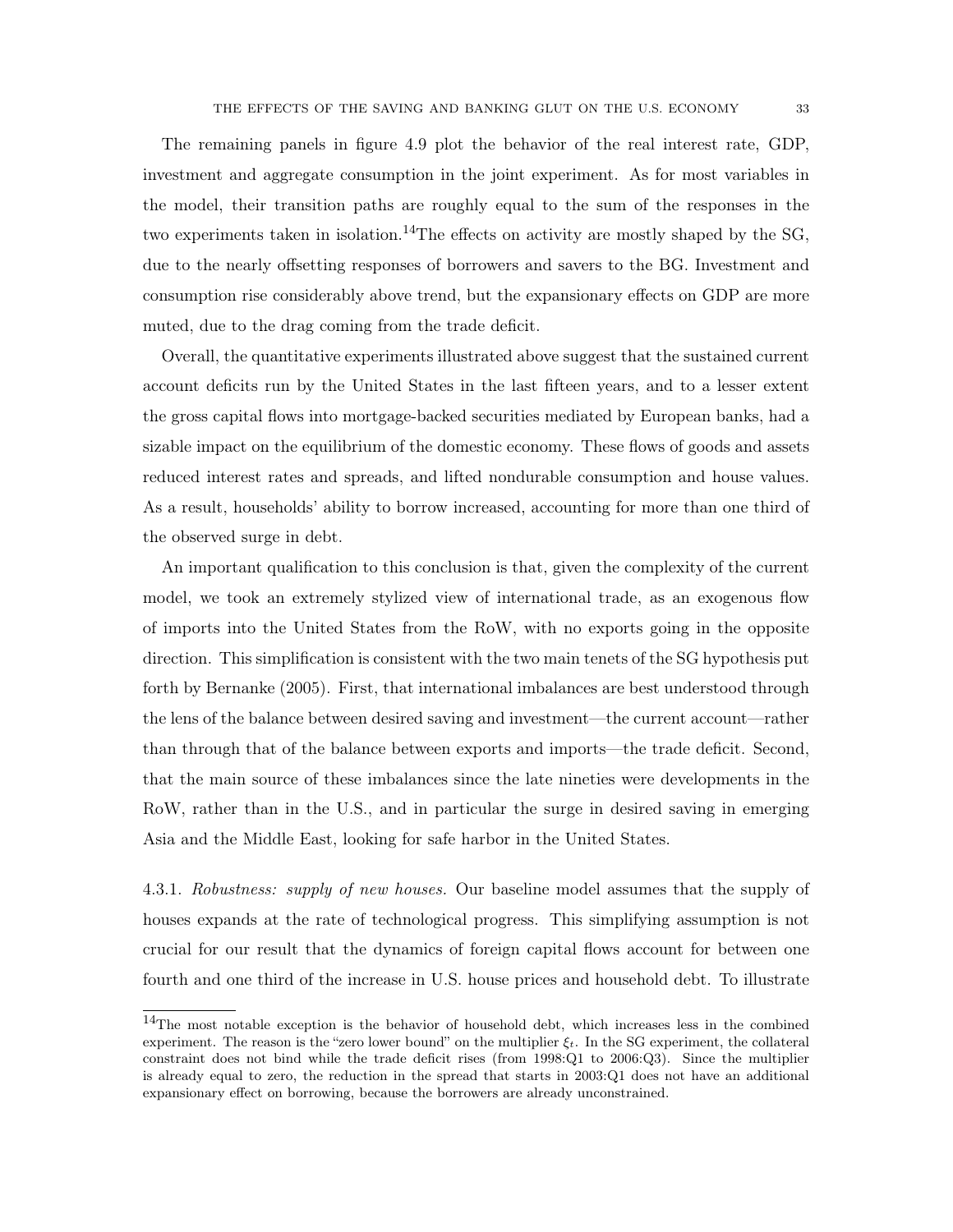this point, we experimented with a more complex version of the model, in which houses are produced combining a fixed factor (land) and residential investment, as in Davis and Heathcote (2005). The production of residential investment is subject to adjustment costs similar to those in equation (2.1), parameterized to approximately match the relative increase in the price and quantity of residential investment observed between 1998 and 2006. In this version of the model, house prices increase almost as much as in our simpler baseline specification (close to 14%). Meanwhile, the ratio of residential investment to GDP experiences a similar increase (roughly 17%) from its steady state level.

#### 5. Concluding Remarks

The United States has been running large trade and current account deficits for more than twenty years. These deficits grew steadily during the 1990s and 2000s, and fell only partially following the Great Recession. We studied the quantitative effects of this massive transfer of resources from the Rest of the World to the U.S. economy, with a particular focus on its impact on the credit and real estate boom that precipitated the Great Recession.

We did so with help from a dynamic, general equilibrium model that features most of the now standard ingredients in the DSGE literature. The model also includes borrowing and lending among heterogeneous households, a non-competitive financial intermediation sector that charges a spread on borrowing rates, and a stylized foreign sector that lends resources to the domestic economy in exchange for a promise of more resources in the future. With these ingredients, we can capture two channels through which global imbalances affected the U.S. economy. The first channel is the global saving glut popularized by Bernanke (2005), which we represent as an influx of real resources in the U.S. economy calibrated to the observed sequence of trade deficits.

The second channel is Shin's (2012) global banking glut, which refers to the effect of the gross capital flows intermediated by global (mostly European) banks into the U.S. mortgage market. The evidence recently collected by Bertaut et al. (2011) suggests that these gross purchases of mortgage instruments had a significant impact on interest rates and spreads in the mortgage market, even though they were largely financed on domestic credit markets, giving rise to virtually no current account imbalance. We capture this second channel through a compression in the spread charged by financial intermediaries,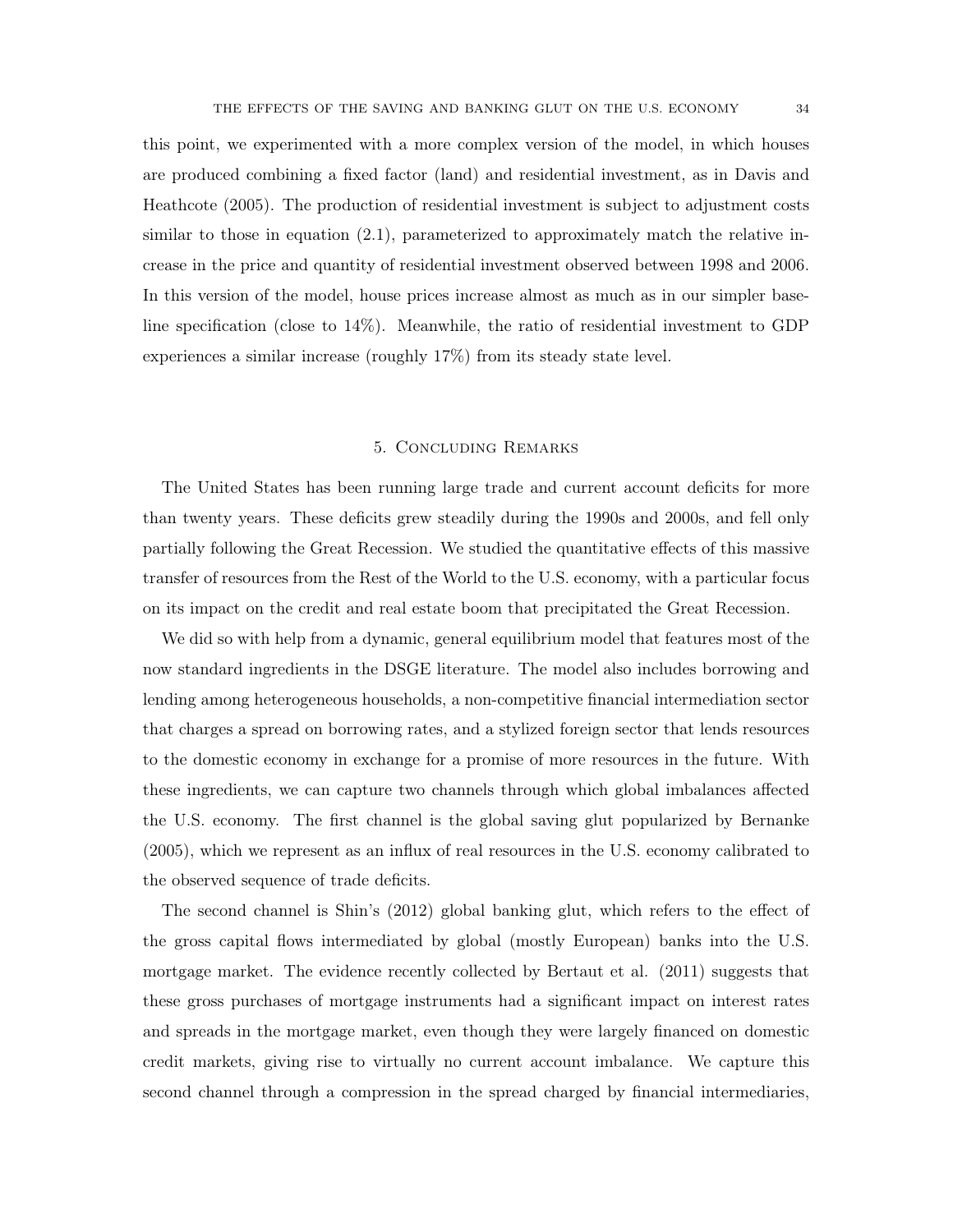associated with the increased competition in the wholesale funding market triggered by the entry of European banks.

The main finding is that the saving and banking glut together were an important contributor to some of the key macroeconomic developments in the U.S. during the 2000s, and in particular in the period preceding the financial crisis. In the calibrated model, these two forces contribute to a large boom in consumption and investment, and account for between one fourth and one third of the observed run-up in real house prices, and more than a third in that of household debt. Between the two channels, the saving glut has much larger effects, since it generates a fall in interest rates for both borrowers and savers that stimulates their demands, especially of durable goods such as houses. The compression in spreads with which we capture the banking glut, instead, elicits opposite responses between borrowers and lenders, leading to smaller effects on aggregate variables.

Our modeling strategy misses at least two potentially important dimensions of the connection between global imbalances and domestic macroeconomic developments. First, the portfolio composition of the financial flows that mirror the observed trade deficit is irrelevant in our model. This is because agents have perfect foresight, and therefore perceive no risk in the returns of the assets they hold, making them indifferent about the composition of their portfolio. The main advantage of this strategy is that it focuses on the overall macroeconomic effect of trade, without having to worry about the underlying financial flows, which can be difficult to track. The clear disadvantage is that we cannot address the important issues raised by the strong preference of the saving glut countries, and of China in particular, for safe U.S. dollar assets. These issues are the focus of Caballero, Farhi, and Gourinchas (2008) and Mendoza, Quadrini, and Rios-Rull (2009), and of a growing literature that followed them.

Second, there are no exports and imports explicitly in the model, just resources made available from the rest of the world for consumption in the U.S., and no structure on the reason why foreign agents are willing to lend those resources today. Therefore, we have nothing to say about what happens in the rest of the world, nor about the many channels through which imports, exports and the exchange rate affect domestic allocations. Nevertheless, the model provides useful insights on some of the basic mechanisms through which international imbalances affect a large economy, as well as a reasonable quantification of their aggregate effects.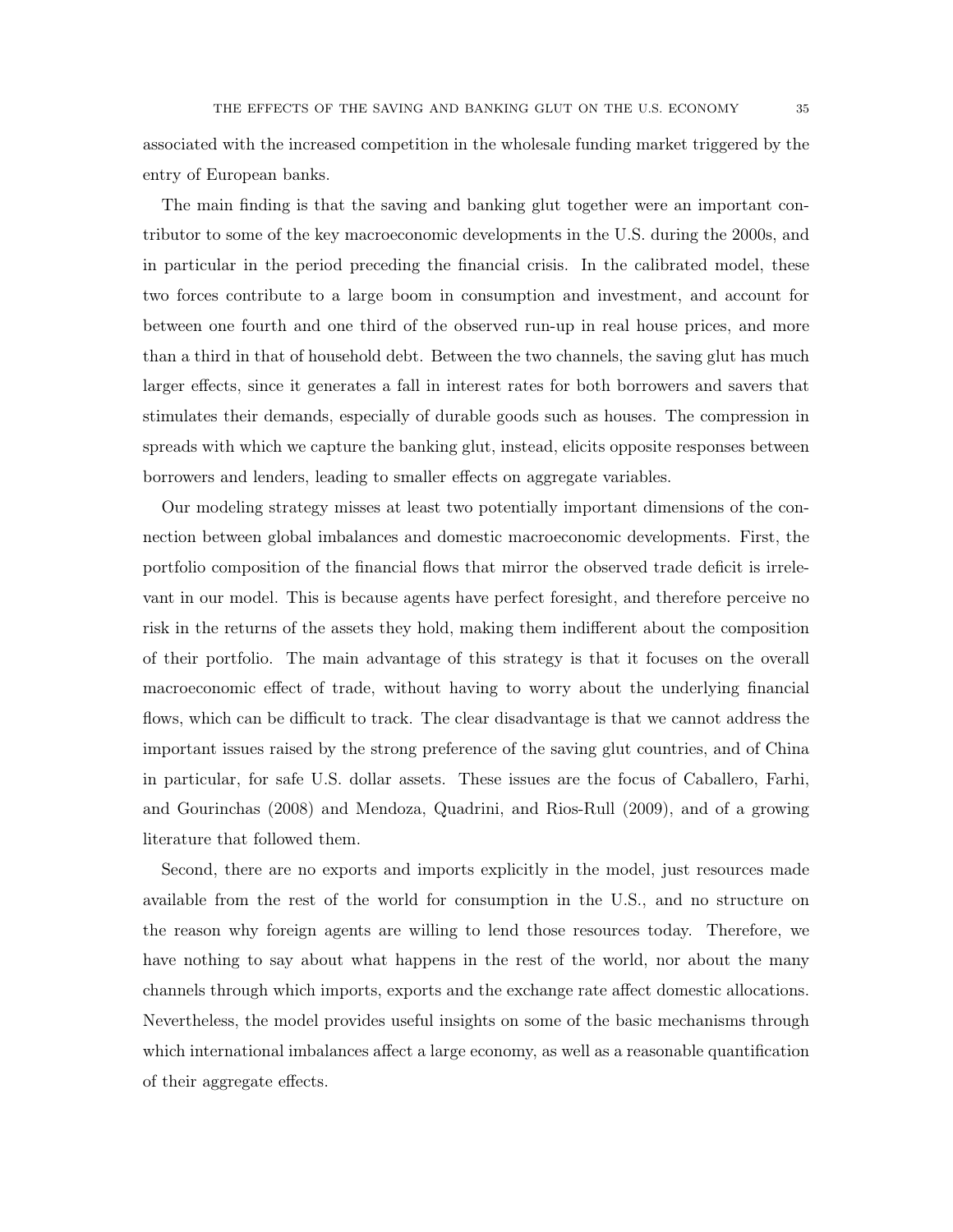#### **REFERENCES**

Acharya, Viral, and Philipp Schnabl. 2009. "Do Global Banks Spread Global Imbalances? The Case of Asset-Backed Commercial Paper during the Financial Crisis of 2007–2009." IMF Economic Review, 58(1): 37–73.

Adam, Klaus, Pei Kuang, and Albert Marcet. 2011. "House Price Booms and the Current Account." NBER Working Paper no. 17224.

Adrian, Tobias, and Hyun Song Shin. 2010. "The Change in Nature of Financial Intermediation and the Financial Crisis of 2007-09." Annual Review of Economics, 2, 603-618.

Ashcraft, Adam B., and Til Schuermann. 2008. "Understanding the securitization of subprime mortgage credit." Federal Reserve Bank of New York Staff Reports, 318.

Bernanke, Ben S. 2005. "The Global Saving Glut and the US Current Account Deficit." Sandridge Lecture, Virginia Association of Economists, April 14, 2005.

Bernanke, Ben S., Carol Bertaut, Laurie Pounder DeMarco, and Steven B. Kamin. 2011. "International Capital Flows and the Returns to Safe Assets in the United States, 2003–2007." Banque de France Financial Stability Review, 15: 13–26.

Bertaut, Carol C., Laurie Pounder DeMarco, Steven Kamin, and Ralph W. Tryon. 2011. "ABS Inflows to the United States and the Global Financial Crisis." International Finance Discussion Papers 1028, Board of Governors of the Federal Reserve System.

Bertaut, Carol, and Laurie Pounder DeMarco. 2009. "The Financial Crisis and U.S. Cross Border Financial Flows." Federal Reserve Bulletin, November 2009: A147–A167.

Bilbiie, Florin O., Fabio Ghironi, and Marc J. Melitz. 2012. "Endogenous Entry, Product Variety, and Business Cycles." Journal of Political Economy, 120(2), 304–345.

Boz, Emine, and Enrique G. Mendoza. 2010. "Financial Innovation, the Discovery of Risk, and the U.S. Credit Crisis." NBER Working Paper no. 16020.

Brunnermeier, Markus K. 2009. "Deciphering the Liquidity and Credit Crunch 2007-08." Journal of Economic Perspectives, 23(1), 77–100.

Caballero, Ricardo J., and Emmanuel Farhi. 2013. "A Model of the Safe Asset Mechanism (SAM): Safety Traps and Economic Policy." NBER Working Paper no. 18737.

Caballero, Ricardo J., Emmanuel Farhi, and Pierre-Olivier Gourinchas. 2008. "An Equilibrium Model of Global Imbalances and Low Interest Rates." American Economic Review, 98(1), 358–393.

Caballero, Ricardo, and Arvind Krishnamurthy. 2009. "Global Imbalances and Financial Fragility." American Economic Review, 99(2), 584-88.

Calvo, Guillermo A. 1983. "Staggered prices in a utility-maximizing framework." Journal of Monetary Economics, 12(3): 383–398.

Campbell, Jeffrey R., and Zvi Hercowitz. 2009. "Welfare implications of the transition to high household debt." Journal of Monetary Economics, 56(1), 1–16.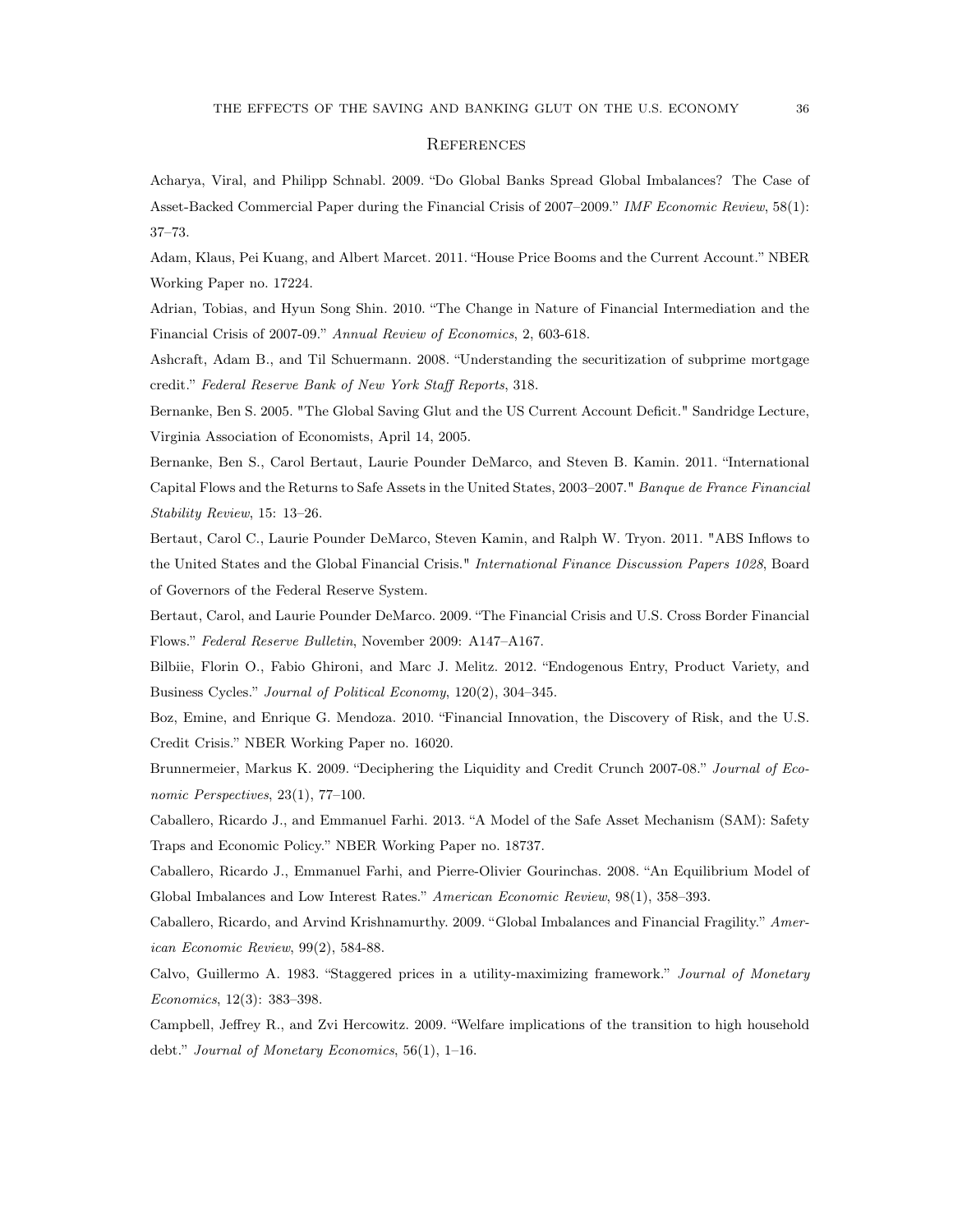Christiano, Lawrence J., Martin Eichenbaum, and Charles L. Evans. 2005. "Nominal rigidities and the dynamic effects of a shock to monetary policy." Journal of Political Economy, 113(1), 1–45.

Cúrdia, Vasco, and Michael Woodford. 2010. "Credit spreads and monetary policy." Journal of Money, Credit and Banking, 42(1), 3–35.

Davis, Morris A., and Jonathan Heathcote. 2005. "Housing and the business cycle." International Economic Review, 46(3), 751–784.

Demyanyk, Yuliya, and Van Hemert, Otto. 2011. "Understanding the Subprime Mortgage Crisis." Review of Financial Studies, 24(6), 1848–1880.

Devereux, Michael B., and Alan Sutherland. 2011. "Country Portfolios In Open Economy Macro-Models." Journal of the European Economic Association, 9(2), 337–369.

Duca, John V., John Muellbauer, and Anthony Murphy. 2011. "House Prices and Credit Constraints: Making Sense of the US Experience." The Economic Journal, 121(552), 533–551.

Eberly, Janice, Sergio Rebelo, and Nicolas Vincent. 2012. "What explains the lagged investment effect?" Journal of Monetary Economics, 59(4), 370–380.

Favilukis, Jack, David Kohn, Sydney C. Ludvigson, and Stijn Van Nieuwerburgh. 2013. "International Capital Flows and House Prices: Theory and Evidence." Housing and the Financial Crisis, University of Chicago Press.

Favilukis, Jack, David Kohn, Sydney C. Ludvigson, and Stijn Van Nieuwerburgh. 2012. "Foreign Ownership of U.S. Safe Assets: Good or Bad?" NYU Working Paper no. FIN-11-057.

Feenstra, Robert C. 2003. "A homothetic utility function for monopolistic competition models, without constant price elasticity." Economics Letters, 78(1), 79–86.

Ferrero, Andrea. 2012. "House Price Booms, Current Account Deficits, and Low Interest Rates." Federal Reserve Bank of New York Staff Reports, 541.

Ferrero, Andrea, Mark Gertler, and Lars EO Svensson. 2010. "Current account dynamics and monetary policy." International Dimensions of Monetary Policy, Jordi Gali and Mark Gertler, editors. University of Chicago Press.

Garcia-Cicco, Javier, Roberto Pancrazi, and Martin Uribe. 2010. "Real Business Cycle in Emerging Countries? "American Economic Review, 100(5), 2510–2531.

Garriga, Carlos, Rodolfo E. Manuelli, and Adrian Peralta-Alva. 2012. "A Model of Price Swings in the Housing Market." Federal Reserve Bank of St. Louis Working Paper no. 2012-022A.

Gerali, Andrea, Stefano Neri, Luca Sessa, and Federico M. Signoretti. 2010. "Credit and Banking in a DSGE Model of the Euro Area." Journal of Money, Credit and Banking, 42(1), 107–141.

Gorton, Gary. 2009. "The Panic of 2007." Maintaining Stability in a Changing Financial System, Proceedings of the 2008 Jackson Hole Conference, Federal Reserve Bank of Kansas City.

Gourinchas, Pierre-Olivier, and Hélène Rey. 2013. "External Adjustment, Global Imbalances, Valuation Effects." Handbook of International Economics, vol. IV, ed. Gita Gopinath, Elhanan Helpman and Kenneth Rogoff.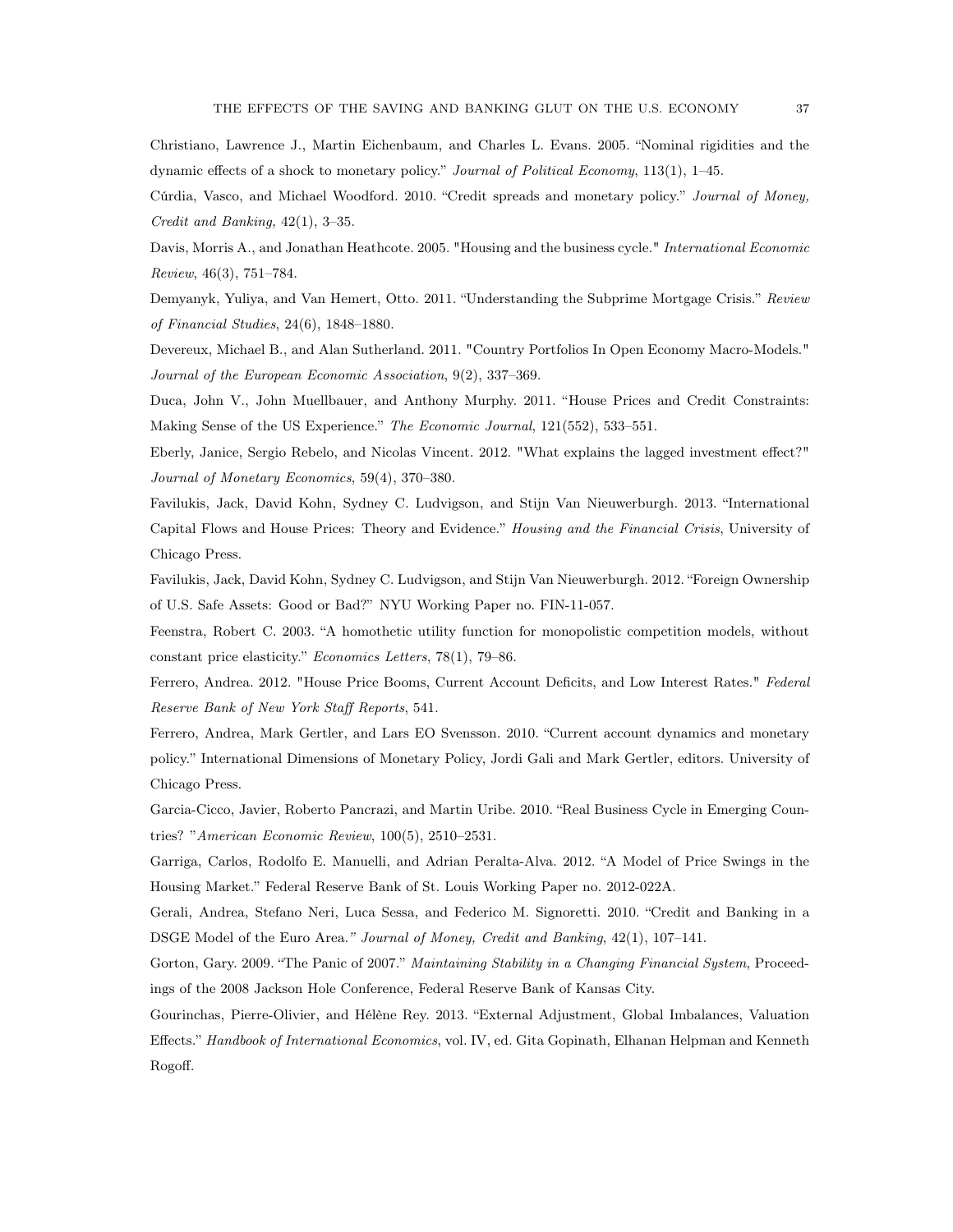Greenspan, Alan. 2005. "Testimony Before the Committee on Banking, Housing, and Urban Affairs," U.S. Senate, February 16.

Greenwood, Jeremy, Zvi Hercowitz, and Gregory W. Huffman. 1998. "Investment, capacity utilization, and the real business cycle." The American Economic Review, 78(3), 402–417.

Hansen, Gary D. 1985. "Indivisible labor and the business cycle." Journal of Monetary Economics, 16(3), 309–327.

Himmelberg, Charles, Christopher Mayer and Todd Sinai. 2005. "Assessing High House Prices: Bubbles, Fundamentals and Misperceptions." Journal of Economic Perspectives, 19(4), 67–92.

Iacoviello, Matteo. 2005. "House prices, borrowing constraints, and monetary policy in the business cycle." The American Economic Review, 95(3), 739–764.

Jaimovich, Nir, and Max Floetotto. 2008. "Firm dynamics, markup variations, and the business cycle." Journal of Monetary Economics, 55(7), 1238–1252.

Jaimovich, Nir, and Sergio Rebelo. 2009. "Can News about the Future Drive the Business Cycle?" American Economic Review, 99(4), 1097–1118.

Julliard, Michel, Douglas Laxton, Peter McAdam, and Hope Pioro. 1998. "An algorithm competition: First-order iterations versus Newton-based techniques." Journal of Economic Dynamics and Control, 22: 1291–1318.

Justiniano, Alejandro, Giorgio Primiceri, and Andrea Tambalotti. 2011. "Investment Shocks and the Relative Price of Investment." Review of Economic Dynamics, 14(1), 102–121.

Justiniano, Alejandro, Giorgio Primiceri, and Andrea Tambalotti. 2012. "Household Leveraging and Deleveraging." NBER Working Paper no. 18941.

Kaplan, Greg, and Giovanni L. Violante. 2011. "A model of the consumption response to fiscal stimulus payments." NBER Working Paper no. 17338.

King, Robert G., Charles I. Plosser, and Sergio T. Rebelo. 1988. "Production, growth and business cycles: I. The basic neoclassical model." Journal of monetary Economics, 21(2), 195–232.

Kiyotaki, Nobuhiro, Alexander Michaelides, and Kalin Nikolov. 2011. "Winners and Losers in Housing Markets." Journal of Money, Credit and Banking, 43(2-3), 255–296.

Kiyotaki, Nobuhiro, and John Moore. 1997. "Credit chains." Journal of Political Economy, 105(21), 211– 248.

Krugman, Paul. 2007. "Will There be a Dollar Crisis?" Economic Policy, 22(51), 435–467.

Krusell, Per, and Anthony A. Smith, Jr. 1998. "Income and wealth heterogeneity in the macroeconomy." Journal of Political Economy, 106(5), 867–896.

McCarthy, Jonathan, and Richard W. Peach. 2004. "Are Home Prices the Next 'Bubble'?" FRBNY Economic Policy Review, 10(3).

Mian, Atif, and Amir Sufi. 2009. "The Consequences of Mortgage Credit Expansion: Evidence from the U.S. Mortgage Default Crisis." Quarterly Journal of Economics, 124(4), 1449–1496.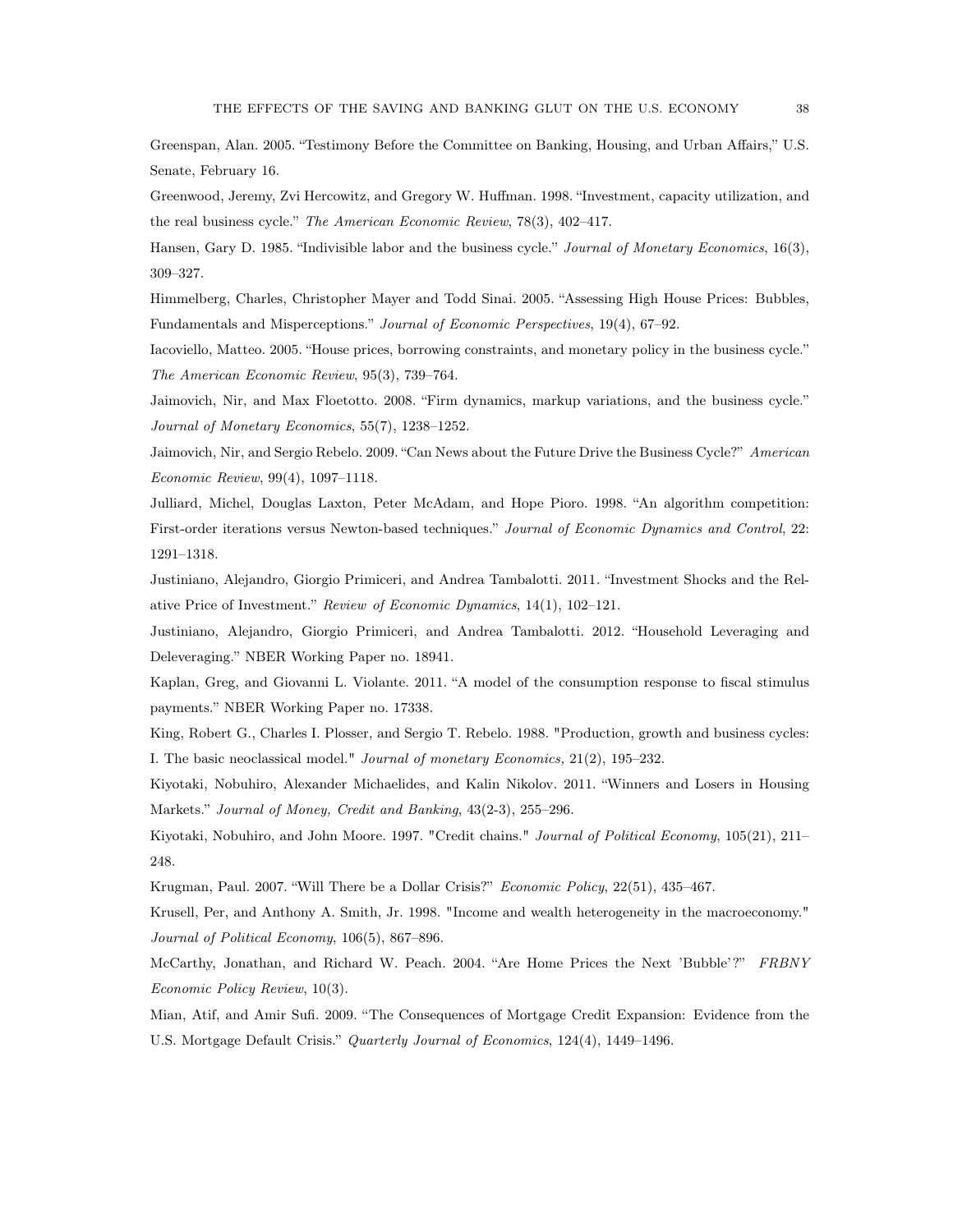Mendoza, Enrique G., Vincenzo Quadrini, and José-Victor Ríos-Rull. 2009. "On the welfare implications of financial globalization without financial development." NBER International Seminar on Macroeconomics 2007, University of Chicago Press, 283–312.

Nakamura, Emi, and Jón Steinsson. "Five facts about prices: A reevaluation of menu cost models." The Quarterly Journal of Economics, 123(4), 1415–1464.

Neumeyer, Pablo A., and Fabrizio Perri. 2005. "Business cycles in emerging economies: the role of interest rates." Journal of Monetary Economics, 52 (2), 345-380.

Obstfeld, Maurice, and Kenneth Rogoff. 2007. "The unsustainable US current account position revisited." G7 current account imbalances: Sustainability and adjustment. University of Chicago Press, 339–376.

Obstfeld, Maurice, and Kenneth Rogoff. 2009. "Global Imbalances and the Financial Crisis: Products or Common Causes." CEPR Working Paper DP7606.

Obstfeld, Maurice. 2012. "Financial Flows, Financial Crises, and Global Imbalances." Journal of International Money and Finance, 31(3), 469–480.

Pozsar, Zoltan, Tobias Adrian, Adam Ashcraft, and Hayley Boesky. 2010. "Shadow Banking." Federal Reserve Bank of New York Staff Reports, 458.

Roubini, Nouriel, and Brad Setser. 2005. "Will the Bretton Woods 2 Regime Unravel Soon? The Risk of a Hard Landing in 2005–-2006." Manuscript, New York University and Oxford University.

Shiller, Robert J. 2007. "Understanding recent trends in house prices and homeownership." Proceedings, Federal Reserve Bank of Kansas City: 89–123.

Shin, Hyun Song. 2012. "Global Banking Glut and Loan Risk Premium." IMF Economic Review, 60(2), 155–192.

Smets, Frank, and Rafael Wouters. 2007. "Shocks and Frictions in US Business Cycles: A Bayesian DSGE Approach." American Economic Review, 97(3), 586–606.

Taylor, John B. 2008. "The financial crisis and the policy responses: An empirical analysis of what went wrong." A Festschrift in Honour of David Dodge's Contributions to Canadian Public Policy, Bank of Canada, 1-18.

Tille, Cédric, and Eric van Wincoop. 2010. "International capital flows." Journal of International Economics, 80(2), 157–175.

Warnock, Frank, and Veronica Warnock. 2009. "International Capital Flows and U.S. Interest Rates." Journal of International Money and Finance, 28, 903–919.